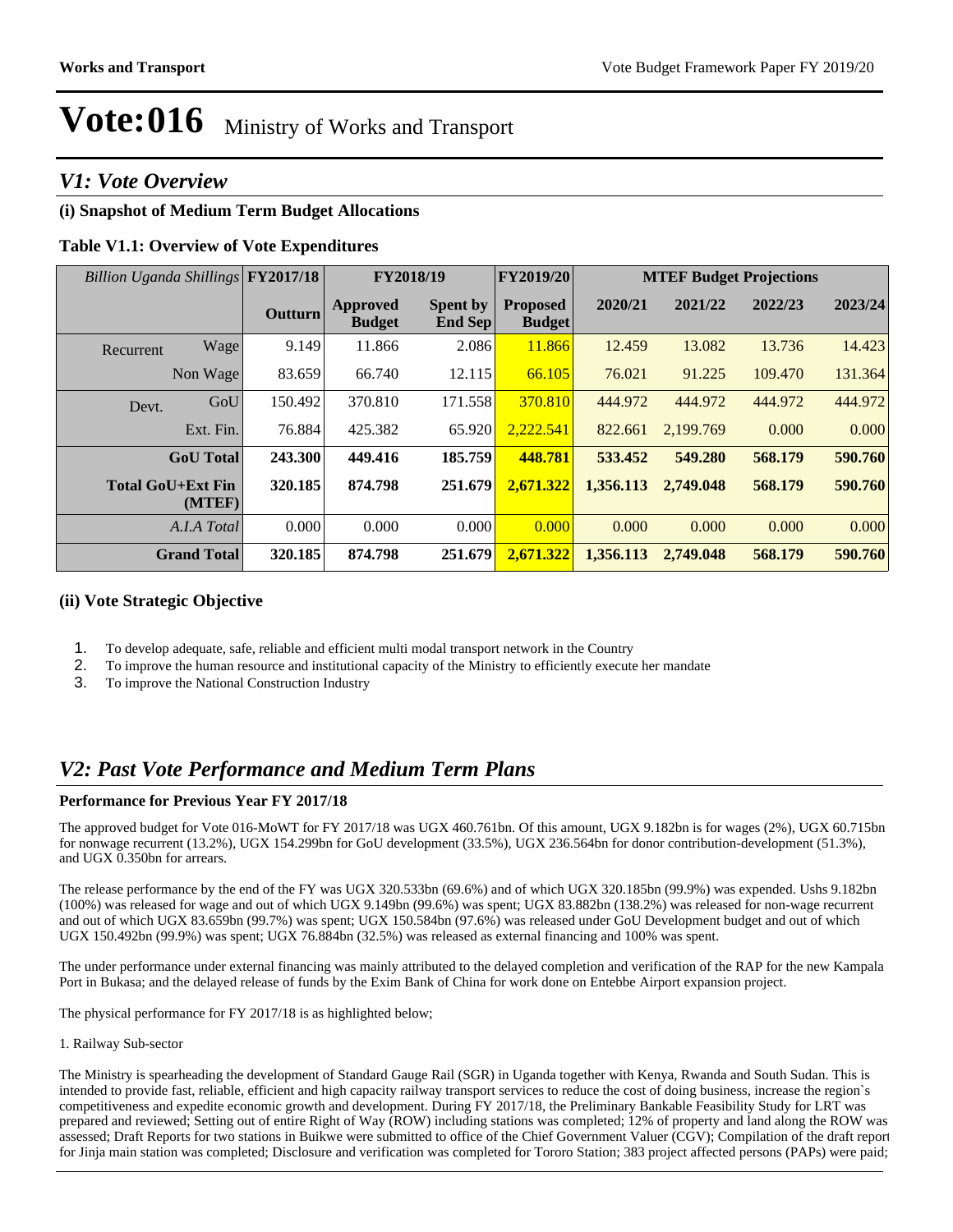and Land expropriation in two districts of Luuka and Namutumba was carried out. Regarding the metre gauge, rehabilitation of Kampala-Port Bell line was completed and the line is now operational; and Resettlement Action Plan (RAP) study for the rehabilitation of Tororo - Gulu railway line was completed.

### 2. Road Sub-sector

In order to improve community access to social services and markets, 126km of Inter connectivity roads were rehabilitated in Kyegegwa, Alebtong, Amuria, Kaliro, Serere, Budaka, Bulambuli, Kween, Wakiso, Tororo, Kakumiro, Kasese, Ntoroko, Ntungamo, Ibanda and Kamuli; 350m of Mwiri road was upgraded; 216.6km under Force Account surveyed; 4% of construction works for Gulu Municipal roads (6.064km) completed; 46 km of District Roads in Luwero and Amuria under Force Account fully graveled; 37.6km of District Roads roads in Mbarara, Gulu, Kamuli, Luwero and Amuria under Force Account opened; Saaka bridge - 99.1% physical works completed; 99% for Kaguta Bridge civil works completed; 70% physical works for Kabuhuuna completed; and 90% civil works for Okokor Bridge completed. 1200 No. trees were planted on Busamaga-Bumuluya LCS road and Kiruki - Bukiiyi LBT road to reduce the impact of transport on the climate change.

#### 3. Air Sub-sector

The Ministry is implementing a number of air transport projects in order to provide adequate infrastructure and facilities for the varying needs of passengers to accommodate future air traffic and reduce the cost of air transport. With regards to upgrading and expansion of Entebbe International Airport, 22% of construction works on the modification of existing passenger Terminal building has been completed; 84.3% works for new cargo center complex completed; 21.7% of works on Apron 1 and extension of the taxiway and detailed designs for Apron 2 completed; Detailed designs for the new terminal building prepared and are under review. The Supervision consultant for development of Kabaale International Airport was procured and 95% of the earth works were completed. The Uganda National Airline Company was registered, Interim Board appointed and procurement process of four (4) Air-crafts was completed. At Soroti flying school, training of students (male/female) was undertaken i.e.15 Flight operators completed, training of 17 pilots completed PPL course, 19 pilots completed CPL course and 6 aircraft engineers training ongoing. The Ministry also negotiated four BASAs with Qatar, Switzerland, Canada and Saudi Arabia.

### 4. Water Sub-sector

The Ministry is developing Bukasa port in order to operationalize the Central Corridor. The Master plan and designs for the Development of the New Kampala Port in Bukasa were finalized a third party review of RAP for Bukasa Port was undertaken to ensure no PAP is disadvantaged by the project. The Ministry also completed designs for Gaba, Bule and Butebo landing sites on Lake Victoria (incorporated the needs of all stakeholders), under surveys to introduce ferry services to hard to reach areas on water ways, secured class and marine hull insurance for MV Kalangala and ensured that provision of ferry services to Kalangala and Lake Bisina supported and maintained.

### 5. Transport Safety

In order to improve transport safety of users, thirty three (33) driving Schools were inspected and licensed; 1,231 No. Driver Badges processed and issued; 33,675No. PSVs licenses and monitored; 1,165 No Bus Operator Licenses Issued; Road Safety Performance Review Report finalized and launched by the Minister and the UN Special Envoy on Road Safety on 28/02/2018; 2No. fatal accidents along Kampala - Masaka and 1No. fatal accident at Kaampiringisa; 1 No. Safety inspection on Kampala-Jinja Railway line and 201No. non-conventional inland water vessels inspected for licensing; eleven (11) conventional inland water vessels were inspected for sea-worthiness; twelve (12) suitable locations for the construction of Search and Rescue centres were identified on Lakes Victoria, Albert and Kyoga; public awareness campaigns on maritime safety and environment protection were conducted at Masese in Jinja and Buvuma areas.

### 6. Policies, Plans, Laws, Regulations and Standards

Draft guidelines and manuals (detail specifications for needs of all road users etc) for the development and maintenance of roads, bridges and drainage structures prepared; Manuals for crosscutting issues reviewed and updated; Traffic and Road Safety (Amendment) Bill 2018 prepared;; Road Tolling policy finalized; draft report of the National Transport and Logistics policy finalized; Road Bills 2018 was finalized and gazetted ; Building Control Act 2013 operationalized; Civil Aviation (Amendment) Bill 2017 prepared and submitted to Parliamentary Committee on Physical infrastructure for comments; Sector Development Plan developed; Ministry Strategic Plan finalized; Mid-term evaluation of NTMP/GKMA commenced and interim report prepared.

### **Performance as of BFP FY 2018/19 (Performance as of BFP)**

The approved budget for FY 2018/19 is UGX 874.798bn. Of this amount, UGX 11.866bn is for wages, UGX 66.740bn for non-wage recurrent, UGX 370.810bn for GOU development, UGX 425.382bn for donor contribution-development, and UGX 6.157bn for arrears. The releases by the end of quarter one FY 2018/19 were UGX 279.939bn (32.0%) out of which UGX 251.679bn (89.9%) was expended.

The release performance by the end of Q1 indicated that UGX 2.966bn (25.0%) was released for wage and out of which UGX 2.086bn (70.3%) was spent; UGX 12.690bn (19.0%) was released for non-wage recurrent and out of which UGX 12.115bn (95.5%) was spent; UGX 198.362bn (53.5%) was released as GoU Development funding and out of which UGX 171.558bn (86.5%) was spent; and UGX 65.920 (15.5%) was released as External financing and out of which 100% was spent.

The high performance under GoU development was attributed to the 100% release for the Uganda National Airline Project (UGX 129.5bn) for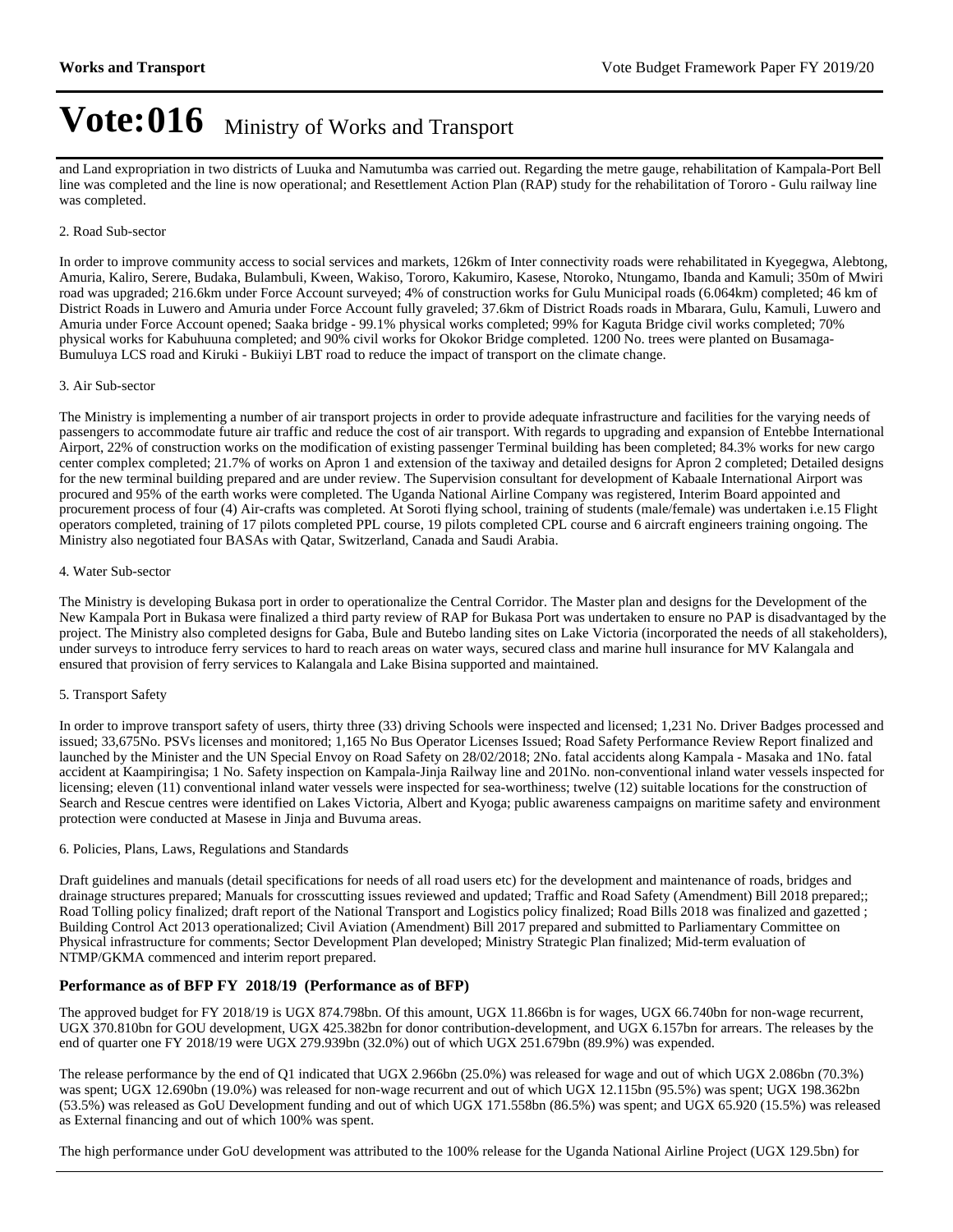#### procurement of Aircrafts.

The physical performance for FY 2018/19 is as highlighted below;

#### 1. Railway Sub-sector

SGR: Sensitization of PAPs ongoing along the alignment; monitoring of acquired RoW was undertaken; Economic analysis of LRT ongoing; 04No. training of engineers undertaken; preparatory meetings for the SGR Joint Technical Committee were held; profiling of unsolicited potential SGRlocal content participants ongoing;

Metre gauge; Verification of RAP for the rehabilitation of Tororo-Gulu railway line undertaken by the Chief Government Valuer and procurement of contractor for civil works commenced; procurement for parts for locomotives and wagons and railway track repair materials completed; Inception report for the Engineering designs for Gulu ICD completed

#### 2. Road Sub-sector

DUCAR - Rehabilitation works of 36km under Inter-connectivity programme and 40km under force account completed; 130km of roads opened and compacted; procurement for new road works for rehabilitation of 460km completed; preparation of tender documents and procurement of the design, finance, and build contractor for roads using Probase technology (75km including 4.7km of Nansana-Bira-Kireka road commenced); procurement process for sealing of 30km of roads using LCS commenced; The sector also financed periodic maintenance of 1,166km of district roads and routine mechanized maintenance of 1,481km of district roads during the quarter.

Urban Roads - 20% project progress on rehabilitation of Mityana MC roads completed; 100% of periodic maintenance of Circular road (1km) in Gayaza High School and 0.3km of Mwiri road completed; detailed engineering design for construction works on Chebrot road (1km) and Kira ±Bulindo -Nakwero road (2km) in Kira M.C completed; Also, roadworks undertaken on city roads.

Bridges - 100% civil works for Okokor bridge, Kaguta bridge and Saaka bridge completed; Bambala-25% completed; Kabindula (Kakumiro)-30% completed; Kisaigi Bridge(Kakumiro)-10% completed; designs for Amodo bridge ongoing;

Road Equipment - 102 repairs for district and zonal equipment undertaken; Paving of Gulu and Mbarara regional mechanical workshops completed;

#### 3. Air Sub-sector

Entebbe International Airport: 68% works for New cargo center complex completed; 33% rehabilitation works for Aprons 1 and 2 completed; 34% rehabilitation works for runway 12/30 and its associated taxiways completed; 5%construction works for the New Passenger Terminal completed;

9% physical works for the development of Kabaale international airport (Phase 1) completed; recruitment process of the key staff for the Uganda National Airline company commenced; 11 Cadets graduated at Soroti flying school and 50% of the rehabilitation works of E-Library building completed; Aircraft hanger for EACAA rehabilitated; Regional and domestic Aerodromes maintained to ICAO Standards;

#### 4. Water Sub-sector

RAP for development of Bukasa Port completed and approved by the Chief Government Valuer, and Geo-technical and topo graphic surveys completed; provision of ferry services maintained

### 5. Transport Safety

50,000 Vehicles inspected for road worthiness; 02 fatal accidents investigated (Gaagaa bus accident at Nanda in Kilyandongo District and the Fuso truck accident at Kanaba Village in Kisoro District); 02 road safety inspections conducted (on Kampala-Jinja and Kampala-Kafu roads); 7,910 PSVs licenced; 107 bus operator licenses issued; 658 driver badges processed; 34 driving schools inspected and licensed; 3 up-country aerodromes inspected (Mbarara, Kasese, Kihihi); Terms of Reference for the appointment of the Chief Aircraft Accident and Incident Investigator finalized; Draft Railway safety management Standards developed.

Cabinet memo for accession to IMO conventions approved by cabinet and instruments of accession prepared; 50 inland water vessels inspected for safety and 43 inland water vessels licensed;

#### 6. Policies, Plans, Laws, Regulations and Standards

Traffic and Road Safety (Amendment) Bill 2018 submitted to Cabinet; Civil Aviation Authority Amendment Bill, 2017 presented to parliament; Midterm Review of the National Transport Master Plan (NTMP) completed and Ministry Strategic Plan finalized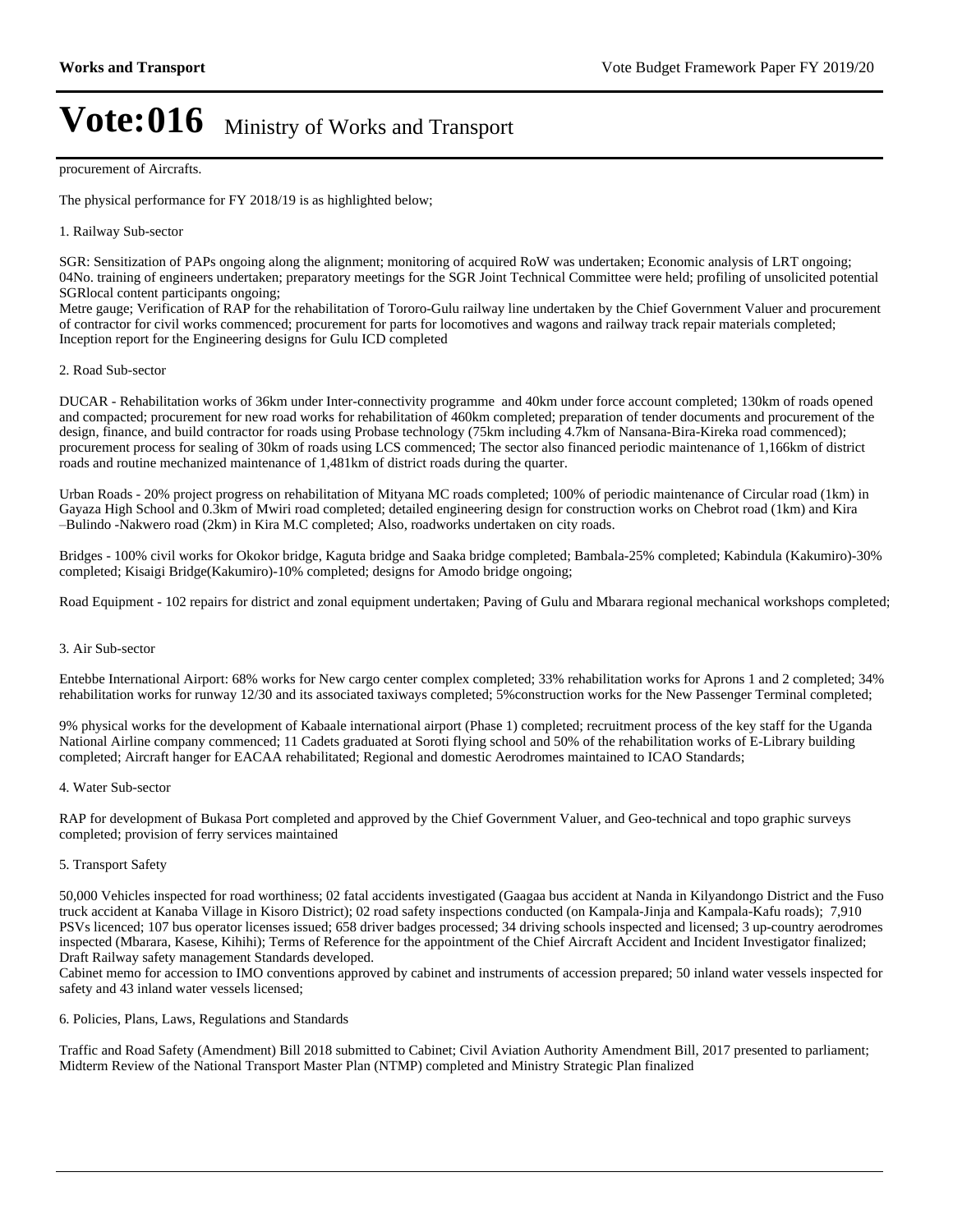### **FY 2019/20 Planned Outputs**

#### 1. Railway Sub-sector

Metre Gauge: Implementation of RAP (verification & compensation of PAPs) and commencement on the rehabilitation of Tororo-Gulu railway line; spot repairs over Kampala-Malaba section; repair on one mainline locomotive and 50 wagons; procure contractor for development of Gulu logistics hub; capacity building of URC and provision of railway passenger services.

SGR- Acquisition of ROW for Malaba-Kampala SGR Route undertaken; SGR Pre-construction activities Undertaken; LRT feasibility study and commercial case study completed LRT.

#### 2. Road Sub-sector

In order to improve community access to social services and markets the following will be undertaken: Rehabilitation of 600km of DUCAR under interconnectivity programme; rehabilitation of 400km of DUCAR under Force Account; construction of 30km of LCS and 100km of Probase; construction of selected bridges: Aleles, Buhindagye, Kyabahanga, Muzizi, Bambala, Kisaigi, & Gem Farm bridge; construction of swamp crossings: Bugiri-Wangobo-Nsokwe-Namunyumya, Kingai, Sezibwa, Kabindula; construction of 2No. Cable foot bridges in Elgon and Rwenzori areas; 10% construction works for Amodo swamp crossing (Dokolo district) undertaken; procurement and distribution of culverts, upgrading/ rehabilitation of selected urban roads in Gulu, Mityana M.C, Lyantonde T.C, Kabarole M.C, F/Portal M.C, Kapchorwa T.C, and access road to Mbale State Lodge, Bugembe Cathedral, Gayaza H. S & Mwiri college; maintenance of road equipment and training of Operators.

#### 3. Air Sub-sector

Entebbe International Airport - Complete construction works for the new cargo centre, resurfacing works for Aprons 1 and 4, resurfacing works for runway 17/35 and its associated taxiways, and 100% foundation works for new passenger terminal building; Kabaale International Airport (Phase I) - 50% of construction works completed; 02No. Air-crafts for the National Airline procured; Ground lighting system for Soroti airfield procured; Runway, taxiway and apron at Kisoro aerodrome rehabilitated;

#### 4. Water Sub-sector

Feasibility study for the provision of ferry services to islands (hard to reach) on Lake Bunyonyi and Lake Victoria (Kyamuswa and Kasensero) undertaken; maintenance of all ferry services; and procurement of a motorboat for Lake Bunyonyi. Inland water transport master plan developed, land acquisition, dredging, piling and swamp surcharging works for the development of Bukasa port undertaken; improvement of Port Bell, Jinja pier, Nakiwogo and Lutoboka sites, Lwanabatya (Kalangala) and Kasenyi (Entebbe) landing sites.

### 5. Transport Safety

In order to improve the safety of all road, water & railway transport users the following will be undertaken: Inspection of vehicles for roadworthiness monitored; Road safety awareness campaigns conducted; Annual road safety week conducted; Road accident investigations carried out; Enforcement and implementation of road safety regulations evaluated; road crash database system established; 22,000 PSVs licensed; 1000 bus operator licenses issued; 1500 driver badges processed/ issued; 75No.driving schools inspected and licensed; Taxi and Boda-boda industry reorganized; Aircraft Accident and Incident Investigation unit established; 02 No. public sensitization campaigns on rail transport safety carried out; Rail Accident reports reviewed and occurrences investigated; Flag and port state control undertaken on 300 water vessels; Landing sites inspected for compliance to safety, security and environmental requirements; 4 Maritime safety awareness programs conducted; Aids to Navigation installed and maintained; Maritime communication network on Lake Victoria extended; Maritime Rescue Communication Center (MRCC) at FTI, Entebbe established; 9 search and rescue centers constructed and equipped;

#### 6. Policies, Plans, Laws, Regulations and Standards

Amendment of the Traffic and Road Safety Act 1998 completed; Rail transport legislation reviewed; Bus park regulation completed; Digital speed limiter regulation completed; Goods vehicles regulation completed; National Civil Aviation Policy developed; Maritime Transport Policy developed; Inland water transport legislation disseminated; IMO conventions implemented; Ratification of the revised African Maritime Transport Charter (AMTC) 2010 completed; Boat building standards developed.

### 7. Crosscutting Issues

Review and update Sector HIV/AIDS and Gender Policy statements and guidelines to include equity aspects; Mitigate the factors that increase vulnerability of the sector workers and population to HIV infection; implement Gender and Equity Action Plans in critical projects

### **Medium Term Plans**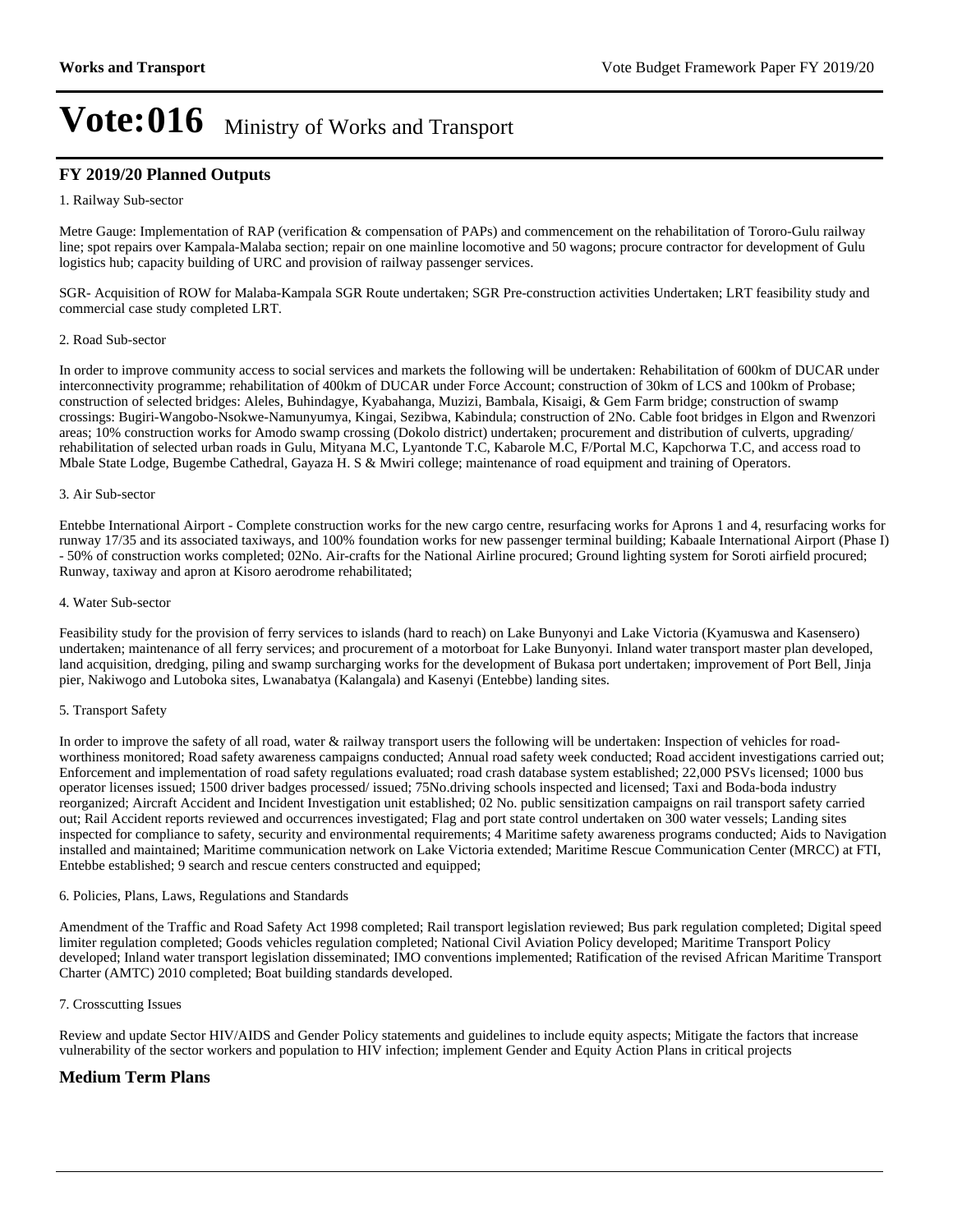Improve safety of road users through establishment of a new motor vehicle registration system and driver master centre; roll-out of the Road crash database;

Development of the National Construction Industry through promotion of the Local content; operationalisation of the Building Control Act 3013 and implementation of the National Construction Industry Policy

Improve rural accessibility (DUCAR) by rolling out of LCS and Probase technology; strengthening of Force Account unit under MoWT; Retooling of central and regional mechanical workshops;

Development of Railway transport – Development of Malaba-Kampala SGR; rehabilitation of Tororo-Gulu railway line; rehabilitation of MV Pamba; development of Gulu Logistics hub; extension of railway passenger services to other parts of Kampala.

Development of Inland Water Transport – Development of the southern route-Bukasa port, improvement of Port Bell and Jinja pier, establishment of search and rescue facilities on lakes Victoria, Kyoga and Albert; establishment of a Maritime Training Institute at Busitema University; procurement of ferries for hard to reach areas; and implementation of the Lake Victoria Transport Programme.

Development of Air Transport - Complete the upgrade of Entebbe International Airport; develop Kabaale international airport; revival of Uganda Airlines; revitalization and certification of Soroti Flying School; development of regional and domestic aerodromes;

### **Efficiency of Vote Budget Allocations**

In order for the Vote to realize the budget allocation and implementation efficiency, priority was given to the following,

- 1 Projects listed in the NDP II, NRM Manifesto and the Sector Development Plan
- 2 Projects with running contracts to minimize payment of accrued interest due to delayed payment to contractors and consultants
- 3 Key policy areas from the BCC, Budget consultations and recommendations from the 14th Joint Transport Sector Review

### **Vote Investment Plans**

Land acquisition for Bukasa Port; 100% Dredging, Piling and Swamp surcharging works for Bukasa port executed; 50% physical works for the development of Kabaale airport (Phase I) completed; 2No. air crafts for the National Airline procured;

Construction of the One Stop Center for Vehicle and driver testing and licensing commenced; Digital Archiving for UCDP records (Phase II) completed; Rehabilitation of Tororo-Gulu railway line commenced; Construction of Katuna OSBP (Phase 2) commenced and 40% works completed; Construction of exit roads and other additional works at Malaba OSBP completed;

Rehabilitation of 600km of DUCAR under interconnectivity programme; rehabilitation of 400km of DUCAR under Force Account; construction of 30km of LCS and 100km of Probase; construction of selected bridges: Aleles, Buhindagye, Kyabahanga, Muzizi, Bambala, Amodo, Kasaigi, & Gem Farm bridge; construction of swamp crossings: Bugiri-Wangobo-Nsokwe-Namunyumya, Kingai, Sezibwa, Kabindula;

Construction of Cable foot bridges in Elgon and Rwenzori areas; procurement and distribution of culverts, upgrading/ rehabilitation of selected urban roads in Gulu, Mityana M.C, Lyantonde T.C, Kabarole M.C, F/Portal M.C, Kapchorwa T.C, and access road to Mbale State Lodge, Bugembe Cathedral, Gayaza H. S & Mwiri college

### **Major Expenditure Allocations in the Vote for FY 2019/20**

Transport Services and Infrastructure: Revival of the National Airline, Development of new Kampala Port in Bukasa, Standard Gauge Railway, Rehabilitation of Entebbe International Airport and Development of Kabaale Airport

Roads and Bridges: Rehabilitation of District Roads, Construction of Selected Bridges and Urban Roads Resealing.

Mechanical Engineering Services: Rehabilitation of Regional Mechanical Workshops project specifically for the Ferry and Road support services provided by KIS.

### **V3: PROGRAMME OUTCOMES, OUTCOME INDICATORS AND PROPOSED BUDGET ALLOCATION**

### **Table V3.1: Programme Outcome and Outcome Indicators**

**Vote Controller :**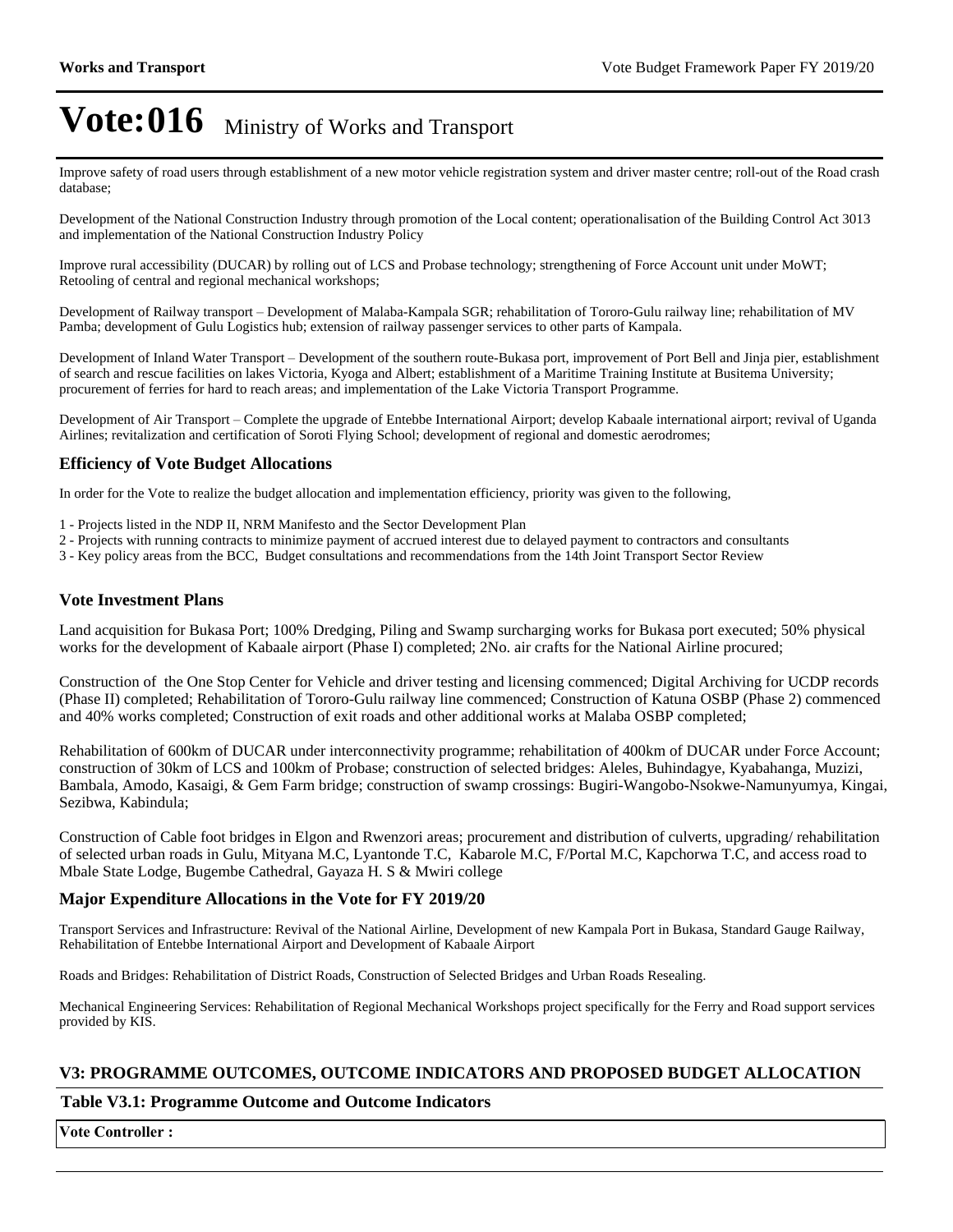| <b>Programme:</b>                                                           | 01 Transport Regulation                                                                                                                                                                                                                                                                                                                                                                                                                                                                                                               |                            |                          |                  |                            |                          |                          |                          |
|-----------------------------------------------------------------------------|---------------------------------------------------------------------------------------------------------------------------------------------------------------------------------------------------------------------------------------------------------------------------------------------------------------------------------------------------------------------------------------------------------------------------------------------------------------------------------------------------------------------------------------|----------------------------|--------------------------|------------------|----------------------------|--------------------------|--------------------------|--------------------------|
| <b>Programme Objective:</b>                                                 | To formulate and review policies, laws, regulations and standards so as to improve safety in Water, Rail,<br>Air and Road modes of transport; To regulate and conduct advocacy campaigns to improve safety in<br>road, rail and inland water transport modes; To monitor and evaluate the effectiveness of policies, laws,<br>regulations, standards and advocacy safety campaigns in road and rail transport; To formulate and review<br>policies, laws, regulations and standards so as to improve safety in inland water transport |                            |                          |                  |                            |                          |                          |                          |
| <b>Responsible Officer:</b>                                                 | Director of Transport                                                                                                                                                                                                                                                                                                                                                                                                                                                                                                                 |                            |                          |                  |                            |                          |                          |                          |
| <b>Programme Outcome:</b>                                                   | Relevant policy and regulatory framework for safety of transport services                                                                                                                                                                                                                                                                                                                                                                                                                                                             |                            |                          |                  |                            |                          |                          |                          |
| <b>Sector Outcomes contributed to by the Programme Outcome</b>              |                                                                                                                                                                                                                                                                                                                                                                                                                                                                                                                                       |                            |                          |                  |                            |                          |                          |                          |
| 1. Improved safety of transport services                                    |                                                                                                                                                                                                                                                                                                                                                                                                                                                                                                                                       |                            |                          |                  |                            |                          |                          |                          |
|                                                                             | <b>Performance Targets</b>                                                                                                                                                                                                                                                                                                                                                                                                                                                                                                            |                            |                          |                  |                            |                          |                          |                          |
| <b>Programme Performance Indicators (Output)</b>                            |                                                                                                                                                                                                                                                                                                                                                                                                                                                                                                                                       | 2017/18<br><b>Actual</b>   | 2018/19<br><b>Target</b> | <b>Base year</b> | <b>Baseline</b>            | 2019/20<br><b>Target</b> | 2020/21<br><b>Target</b> | 2021/22<br><b>Target</b> |
| • % of Driving Schools meeting the required<br>standards                    |                                                                                                                                                                                                                                                                                                                                                                                                                                                                                                                                       | 50                         | 50%                      |                  |                            | 50%                      | 60%                      | 80%                      |
| <b>Vote Controller:</b>                                                     |                                                                                                                                                                                                                                                                                                                                                                                                                                                                                                                                       |                            |                          |                  |                            |                          |                          |                          |
| <b>Programme:</b>                                                           | 02 Transport Services and Infrastructure                                                                                                                                                                                                                                                                                                                                                                                                                                                                                              |                            |                          |                  |                            |                          |                          |                          |
| <b>Programme Objective:</b>                                                 | To plan, develop and maintain economic, efficient and effective transport services and infrastructure;<br>Enhance integration of transport services in line with NDP II objectives.                                                                                                                                                                                                                                                                                                                                                   |                            |                          |                  |                            |                          |                          |                          |
| <b>Responsible Officer:</b>                                                 | Director of Transport                                                                                                                                                                                                                                                                                                                                                                                                                                                                                                                 |                            |                          |                  |                            |                          |                          |                          |
| <b>Programme Outcome:</b>                                                   | Increased efficiency and effectiveness of transport services                                                                                                                                                                                                                                                                                                                                                                                                                                                                          |                            |                          |                  |                            |                          |                          |                          |
| <b>Sector Outcomes contributed to by the Programme Outcome</b>              |                                                                                                                                                                                                                                                                                                                                                                                                                                                                                                                                       |                            |                          |                  |                            |                          |                          |                          |
| 1. Improved transportation system                                           |                                                                                                                                                                                                                                                                                                                                                                                                                                                                                                                                       |                            |                          |                  |                            |                          |                          |                          |
|                                                                             |                                                                                                                                                                                                                                                                                                                                                                                                                                                                                                                                       | <b>Performance Targets</b> |                          |                  |                            |                          |                          |                          |
|                                                                             |                                                                                                                                                                                                                                                                                                                                                                                                                                                                                                                                       |                            |                          |                  |                            |                          |                          |                          |
| <b>Programme Performance Indicators (Output)</b>                            |                                                                                                                                                                                                                                                                                                                                                                                                                                                                                                                                       | 2017/18<br><b>Actual</b>   | 2018/19<br><b>Target</b> | <b>Base year</b> | <b>Baseline</b>            | 2019/20<br><b>Target</b> | 2020/21<br><b>Target</b> | 2021/22<br><b>Target</b> |
| • Proportion of freight cargo by road, railway<br>and water transport mode. |                                                                                                                                                                                                                                                                                                                                                                                                                                                                                                                                       | 10                         | 8%                       |                  |                            | 8%                       | 10%                      | 12%                      |
| <b>Vote Controller:</b>                                                     |                                                                                                                                                                                                                                                                                                                                                                                                                                                                                                                                       |                            |                          |                  |                            |                          |                          |                          |
| Programme:                                                                  | 03 Construction Standards and Quality Assurance                                                                                                                                                                                                                                                                                                                                                                                                                                                                                       |                            |                          |                  |                            |                          |                          |                          |
| <b>Programme Objective:</b>                                                 | To develop laws, standards and guidelines that would ensure effective, safe, efficient and adequate<br>delivery of services in the construction industry; To review policy guidelines on construction and<br>maintenance of roads and bridges; To monitor their compliance in the construction industry; To provide<br>technical support services to other Government Departments and Agencies in building works                                                                                                                      |                            |                          |                  |                            |                          |                          |                          |
| <b>Responsible Officer:</b>                                                 | Director of Engineering and Works/Engineer in Chief                                                                                                                                                                                                                                                                                                                                                                                                                                                                                   |                            |                          |                  |                            |                          |                          |                          |
| <b>Programme Outcome:</b>                                                   | <b>Strengthened national Construction Industry</b>                                                                                                                                                                                                                                                                                                                                                                                                                                                                                    |                            |                          |                  |                            |                          |                          |                          |
| <b>Sector Outcomes contributed to by the Programme Outcome</b>              |                                                                                                                                                                                                                                                                                                                                                                                                                                                                                                                                       |                            |                          |                  |                            |                          |                          |                          |
| 1. Vibrant and operational national construction industry                   |                                                                                                                                                                                                                                                                                                                                                                                                                                                                                                                                       |                            |                          |                  |                            |                          |                          |                          |
|                                                                             |                                                                                                                                                                                                                                                                                                                                                                                                                                                                                                                                       |                            |                          |                  | <b>Performance Targets</b> |                          |                          |                          |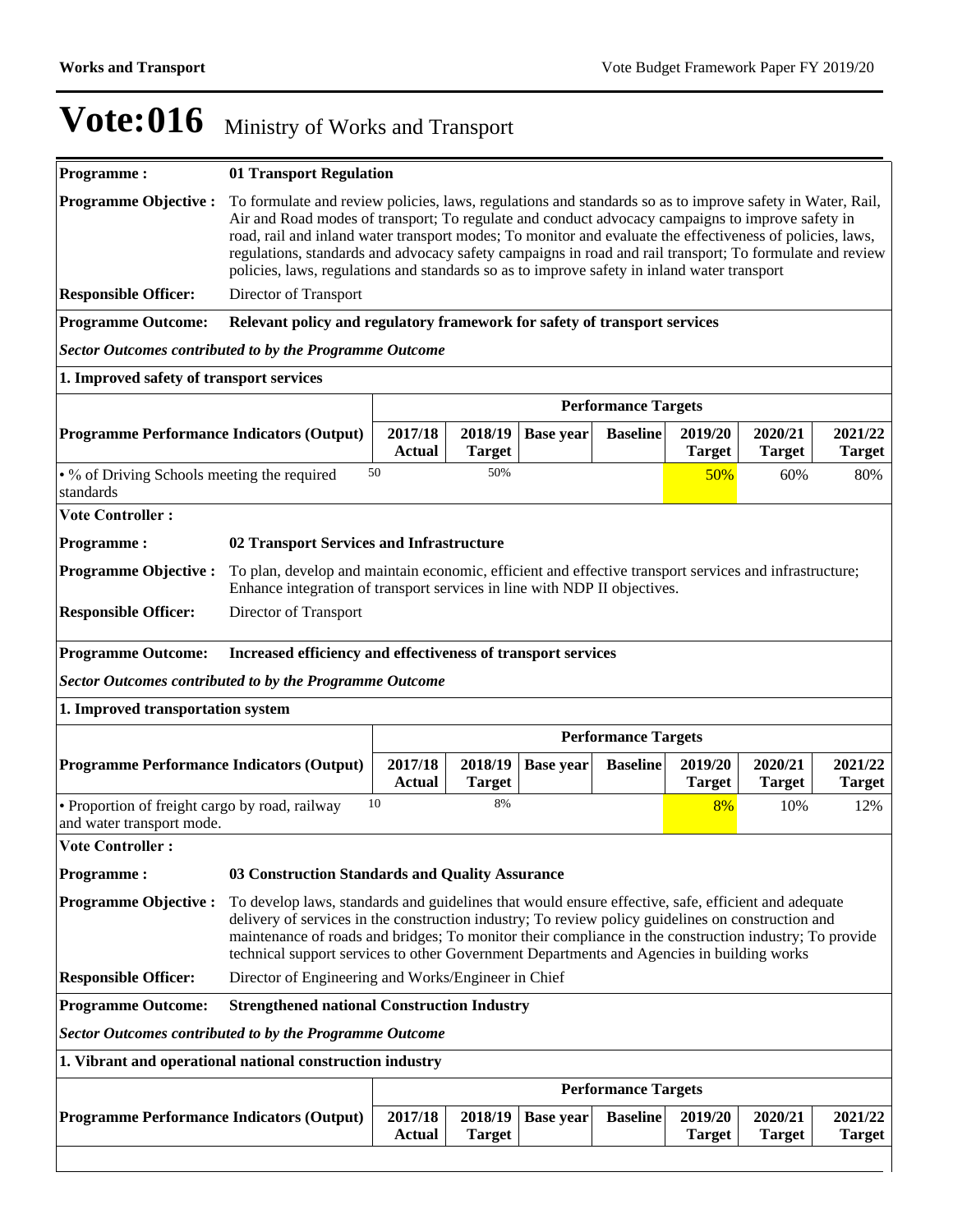| • Proportion of construction works (value)<br>executed by local firms                                                                                                                                                                                                                                                                                                                                                                                                                                                                                            | 25%<br>30%<br>35%                                                                                                                                                                                                                        |                                                     |                          |                  |                            |                          |                          |                          |  |
|------------------------------------------------------------------------------------------------------------------------------------------------------------------------------------------------------------------------------------------------------------------------------------------------------------------------------------------------------------------------------------------------------------------------------------------------------------------------------------------------------------------------------------------------------------------|------------------------------------------------------------------------------------------------------------------------------------------------------------------------------------------------------------------------------------------|-----------------------------------------------------|--------------------------|------------------|----------------------------|--------------------------|--------------------------|--------------------------|--|
| <b>Vote Controller:</b>                                                                                                                                                                                                                                                                                                                                                                                                                                                                                                                                          |                                                                                                                                                                                                                                          |                                                     |                          |                  |                            |                          |                          |                          |  |
| <b>Programme:</b>                                                                                                                                                                                                                                                                                                                                                                                                                                                                                                                                                | 04 District, Urban and Community Access Roads                                                                                                                                                                                            |                                                     |                          |                  |                            |                          |                          |                          |  |
| <b>Programme Objective:</b>                                                                                                                                                                                                                                                                                                                                                                                                                                                                                                                                      | To review policy guidelines on construction and maintenance of roads and bridges; To provide technical<br>support for construction and maintenance works undertaken by other MDAs; To implement works<br>projects of National importance |                                                     |                          |                  |                            |                          |                          |                          |  |
| <b>Responsible Officer:</b>                                                                                                                                                                                                                                                                                                                                                                                                                                                                                                                                      |                                                                                                                                                                                                                                          | Director of Engineering and Works/Engineer in Chief |                          |                  |                            |                          |                          |                          |  |
| <b>Programme Outcome:</b>                                                                                                                                                                                                                                                                                                                                                                                                                                                                                                                                        | <b>Improved District, urban and community access Roads</b>                                                                                                                                                                               |                                                     |                          |                  |                            |                          |                          |                          |  |
| <b>Sector Outcomes contributed to by the Programme Outcome</b>                                                                                                                                                                                                                                                                                                                                                                                                                                                                                                   |                                                                                                                                                                                                                                          |                                                     |                          |                  |                            |                          |                          |                          |  |
| 1. Improved transportation system                                                                                                                                                                                                                                                                                                                                                                                                                                                                                                                                |                                                                                                                                                                                                                                          |                                                     |                          |                  |                            |                          |                          |                          |  |
|                                                                                                                                                                                                                                                                                                                                                                                                                                                                                                                                                                  |                                                                                                                                                                                                                                          |                                                     |                          |                  | <b>Performance Targets</b> |                          |                          |                          |  |
| <b>Programme Performance Indicators (Output)</b>                                                                                                                                                                                                                                                                                                                                                                                                                                                                                                                 |                                                                                                                                                                                                                                          | 2017/18<br><b>Actual</b>                            | 2018/19<br><b>Target</b> | <b>Base year</b> | <b>Baseline</b>            | 2019/20<br><b>Target</b> | 2020/21<br><b>Target</b> | 2021/22<br><b>Target</b> |  |
| • Percentage of District roads in fair to good<br>condition                                                                                                                                                                                                                                                                                                                                                                                                                                                                                                      |                                                                                                                                                                                                                                          | 40%                                                 | 65%                      |                  |                            | 68%                      | 70%                      | 72%                      |  |
| <b>Vote Controller:</b>                                                                                                                                                                                                                                                                                                                                                                                                                                                                                                                                          |                                                                                                                                                                                                                                          |                                                     |                          |                  |                            |                          |                          |                          |  |
| <b>Programme:</b>                                                                                                                                                                                                                                                                                                                                                                                                                                                                                                                                                | <b>05 Mechanical Engineering Services</b>                                                                                                                                                                                                |                                                     |                          |                  |                            |                          |                          |                          |  |
| <b>Programme Objective:</b>                                                                                                                                                                                                                                                                                                                                                                                                                                                                                                                                      | To develop policies, laws, standards and guidelines for models/makes of vehicles for government and<br>public usage; To provide technical advice to government and public on mechanical engineering<br>equipment.                        |                                                     |                          |                  |                            |                          |                          |                          |  |
| <b>Responsible Officer:</b>                                                                                                                                                                                                                                                                                                                                                                                                                                                                                                                                      | Director of Engineering and Works/Engineer in Chief                                                                                                                                                                                      |                                                     |                          |                  |                            |                          |                          |                          |  |
| <b>Programme Outcome:</b>                                                                                                                                                                                                                                                                                                                                                                                                                                                                                                                                        | Functional government vehicles, road equipment, and ferry services                                                                                                                                                                       |                                                     |                          |                  |                            |                          |                          |                          |  |
| <b>Sector Outcomes contributed to by the Programme Outcome</b>                                                                                                                                                                                                                                                                                                                                                                                                                                                                                                   |                                                                                                                                                                                                                                          |                                                     |                          |                  |                            |                          |                          |                          |  |
| 1. Improved transportation system                                                                                                                                                                                                                                                                                                                                                                                                                                                                                                                                |                                                                                                                                                                                                                                          |                                                     |                          |                  |                            |                          |                          |                          |  |
|                                                                                                                                                                                                                                                                                                                                                                                                                                                                                                                                                                  |                                                                                                                                                                                                                                          |                                                     |                          |                  | <b>Performance Targets</b> |                          |                          |                          |  |
| <b>Programme Performance Indicators (Output)</b>                                                                                                                                                                                                                                                                                                                                                                                                                                                                                                                 |                                                                                                                                                                                                                                          | 2017/18<br><b>Actual</b>                            | 2018/19<br><b>Target</b> | <b>Base year</b> | <b>Baseline</b>            | 2019/20<br><b>Target</b> | 2020/21<br><b>Target</b> | 2021/22<br><b>Target</b> |  |
| • % of district equipment in good working<br>condition.                                                                                                                                                                                                                                                                                                                                                                                                                                                                                                          |                                                                                                                                                                                                                                          |                                                     |                          |                  |                            | 90%                      | 90%                      | 85%                      |  |
| <b>Vote Controller:</b>                                                                                                                                                                                                                                                                                                                                                                                                                                                                                                                                          |                                                                                                                                                                                                                                          |                                                     |                          |                  |                            |                          |                          |                          |  |
| <b>Programme:</b>                                                                                                                                                                                                                                                                                                                                                                                                                                                                                                                                                | <b>49 Policy, Planning and Support Services</b>                                                                                                                                                                                          |                                                     |                          |                  |                            |                          |                          |                          |  |
| <b>Programme Objective:</b><br>To provide support services and tools as well as coordinate Policy formulation and Strategic Planning; To<br>promote proper human resource management and capacity building programmes; To coordinate sector<br>budgets, plans and policies; To monitor and evaluate implementation of the ministry policies, plans and<br>projects; To provide technical support to various departments during planning, projects and policy<br>formulation process; To formulate Sector Budget Framework Paper and Ministerial Policy Statement |                                                                                                                                                                                                                                          |                                                     |                          |                  |                            |                          |                          |                          |  |
| <b>Responsible Officer:</b>                                                                                                                                                                                                                                                                                                                                                                                                                                                                                                                                      | Under secretary F&A and Commissioner Policy and Planning                                                                                                                                                                                 |                                                     |                          |                  |                            |                          |                          |                          |  |
| <b>Programme Outcome:</b>                                                                                                                                                                                                                                                                                                                                                                                                                                                                                                                                        | Improved coordination of sector priorities, policies, strategies, institutions and budgets                                                                                                                                               |                                                     |                          |                  |                            |                          |                          |                          |  |
| <b>Sector Outcomes contributed to by the Programme Outcome</b>                                                                                                                                                                                                                                                                                                                                                                                                                                                                                                   |                                                                                                                                                                                                                                          |                                                     |                          |                  |                            |                          |                          |                          |  |
| 1. Enhanced sector implementation capacity                                                                                                                                                                                                                                                                                                                                                                                                                                                                                                                       |                                                                                                                                                                                                                                          |                                                     |                          |                  |                            |                          |                          |                          |  |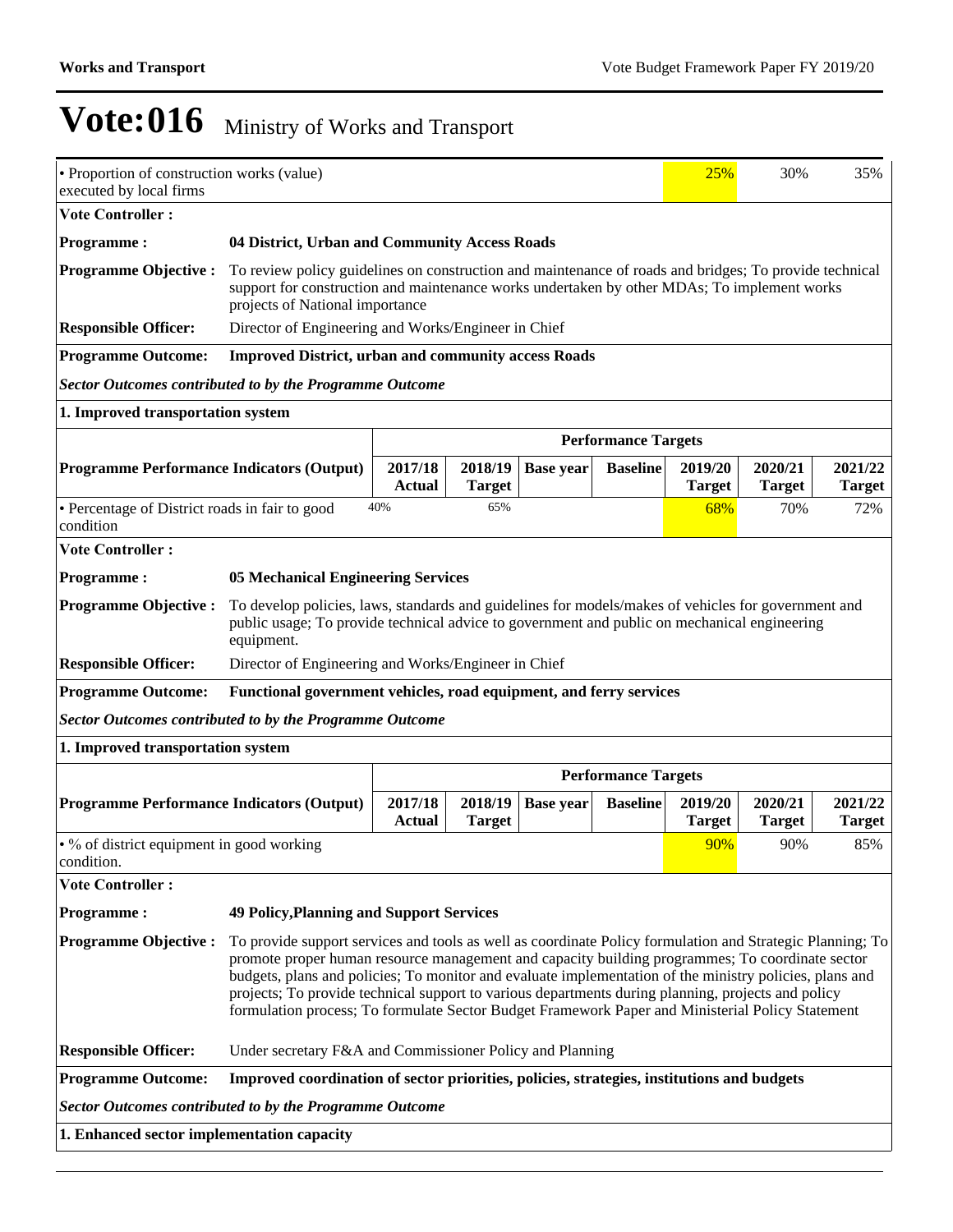| <b>Performance Targets</b>                                                                            |                   |                          |                  |                 |                          |                          |                          |
|-------------------------------------------------------------------------------------------------------|-------------------|--------------------------|------------------|-----------------|--------------------------|--------------------------|--------------------------|
| <b>Programme Performance Indicators (Output)</b>                                                      | 2017/18<br>Actual | 2018/19<br><b>Target</b> | <b>Base vear</b> | <b>Baseline</b> | 2019/20<br><b>Target</b> | 2020/21<br><b>Target</b> | 2021/22<br><b>Target</b> |
| • Level of compliance of the Ministerial Policy<br>Statement (MPS) to Gender and Equity<br>budgeting. | 59%               | 70%                      |                  |                 | 70%                      | 75%                      | 80%                      |

## **Table V3.2: Past Expenditure Outturns and Medium Term Projections by Programme**

| <b>Billion Uganda shillings</b>                    | 2017/18 |                                  | 2018/19                   | 2019-20                          |           |           | <b>MTEF Budget Projections</b> |         |
|----------------------------------------------------|---------|----------------------------------|---------------------------|----------------------------------|-----------|-----------|--------------------------------|---------|
|                                                    | Outturn | <b>Approved</b><br><b>Budget</b> | <b>Spent By</b><br>End Q1 | <b>Proposed</b><br><b>Budget</b> | 2020-21   | 2021-22   | 2022-23                        | 2023-24 |
| <b>Vote :016 Ministry of Works and Transport</b>   |         |                                  |                           |                                  |           |           |                                |         |
| 01 Transport Regulation                            | 7.265   | 18.604                           | 0.894                     | 18.681                           | 29.869    | 21.933    | 18.500                         | 22.700  |
| 02 Transport Services and Infrastructure           | 196.618 | 623.760                          | 199.943                   | 2.425.808                        | 1.047.192 | 2,436.935 | 246.600                        | 250,700 |
| 03 Construction Standards and Quality<br>Assurance | 18.286  | 26.342                           | 3.390                     | 28.100                           | 47.000    | 52,000    | 57.100                         | 62.200  |
| 04 District, Urban and Community Access<br>Roads   | 27.312  | 122.300                          | 26.889                    | 115.000                          | 130.000   | 130.000   | 130.000                        | 130.000 |
| 05 Mechanical Engineering Services                 | 52.727  | 59.321                           | 15.498                    | 58.400                           | 76,000    | 79.200    | 83.300                         | 87.400  |
| 49 Policy, Planning and Support Services           | 15.961  | 24.471                           | 4.676                     | 25.333                           | 26.052    | 28.980    | 32.679                         | 37.760  |
| <b>Total for the Vote</b>                          | 318.168 | 874.798                          | 251.290                   | 2.671.322                        | 1.356.113 | 2.749.048 | 568.179                        | 590.760 |

## **V4: SUBPROGRAMME PAST EXPENDITURE OUTTURNS AND PROPOSED BUDGET ALLOCATIONS**

## **Table V4.1: Past Expenditure Outturns and Medium Term Projections by SubProgramme**

| Billion Uganda shillings                                                 | 2017/18        | FY 2018/19            |                      | 2019-20                          | <b>Medium Term Projections</b> |           |         |         |
|--------------------------------------------------------------------------|----------------|-----------------------|----------------------|----------------------------------|--------------------------------|-----------|---------|---------|
|                                                                          | Outturn Budget | <b>Approved</b> Spent | Bv<br><b>End Sep</b> | <b>Proposed</b><br><b>Budget</b> | 2020-21                        | 2021-22   | 2022-23 | 2023-24 |
| <b>Programme: 01 Transport Regulation</b>                                |                |                       |                      |                                  |                                |           |         |         |
| 07 Transport Regulation                                                  | 2.606          | 2.600                 | 0.502                | 2.800                            | 3.350                          | 3.900     | 4.900   | 7.000   |
| 1096 Support to Computerised Driving Permits                             | 4.078          | 4.200                 | 0.242                | 4.200                            | 6.000                          | 6.000     | 6.000   | 6.000   |
| 1456 Multinational Lake Victoria Maritime Comm.<br>&Transport Project    | 0.173          | 11.084                | 0.048                | 10.381                           | 18.969                         | 9.433     | 4.000   | 4.000   |
| 16 Maritime                                                              | 0.596          | 0.720                 | 0.102                | 1.300                            | 1.550                          | 2.600     | 3.600   | 5.700   |
| <b>Total For the Programme: 01</b>                                       | 7.452          | 18.604                | 0.894                | 18.681                           | 29.869                         | 21.933    | 18.500  | 22.700  |
| Programme: 02 Transport Services and Infrastructure                      |                |                       |                      |                                  |                                |           |         |         |
| 0951 East African Trade and Transportation<br>Facilitation               | 7.844          | 12.960                | 0.775                | 11.710                           | 0.000                          | 0.000     | 0.000   | 0.000   |
| 1051 New Ferry to replace Kabalega - Opening<br>Southern R               | 0.123          | 0.000                 | 0.000                | 0.000                            | 0.000                          | 0.000     | 0.000   | 0.000   |
| 1097 New Standard Gauge Railway Line                                     | 60.580         | 39.200                | 8.470                | 406.417                          | 677.207                        | 2,254.692 | 70.000  | 40.000  |
| 11 Transport Infrastructure and Services                                 | 41.336         | 27.971                | 4.521                | 27.500                           | 29.500                         | 32.600    | 36.600  | 40.700  |
| 1284 Development of new Kampala Port in Bukasa                           | 12.071         | 84.666                | 2.623                | 48.154                           | 33.419                         | 5.643     | 2.000   | 2.000   |
| 1373 Entebbe Airport Rehabilitation Phase 1                              | 66.463         | 151.585               | 0.000                | 38.020                           | 0.000                          | 0.000     | 0.000   | 0.000   |
| 1375 Improvement of Gulu Municipal Council<br>Roads (Preparatory Survey) | 0.958          | 1.500                 | 0.025                | 0.700                            | 1.500                          | 2.000     | 2.000   | 2.000   |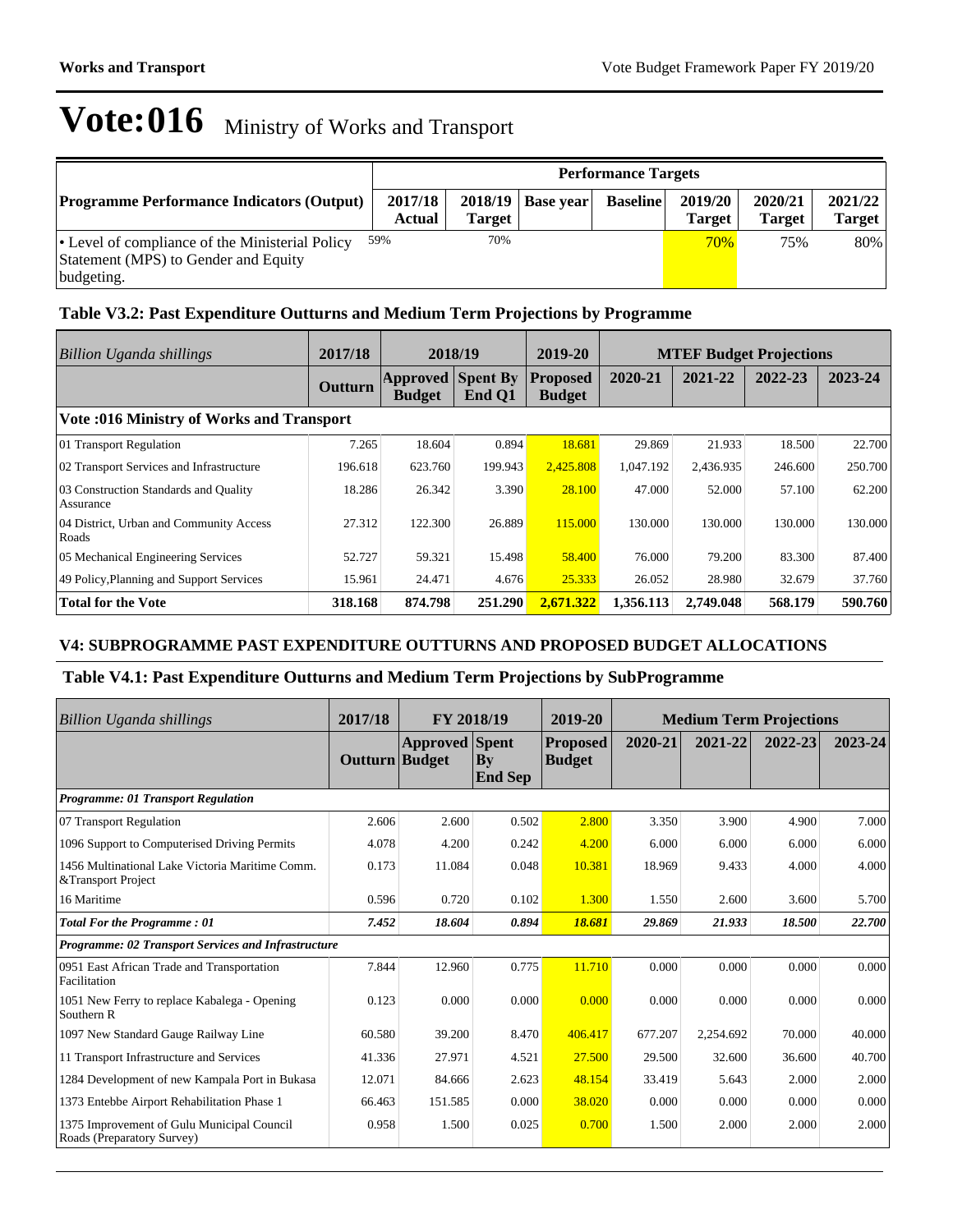| 1430 Bus Rapid Transit for Greater Kampala<br>Metropolitan Area | 0.056   | 0.100   | 0.025   | 0.500     | 1.000     | 2.000     | 2.000   | 2.000   |
|-----------------------------------------------------------------|---------|---------|---------|-----------|-----------|-----------|---------|---------|
| 1489 Development of Kabaale Airport                             | 7.253   | 176.278 | 63.641  | 531.384   | 179.566   | 5.000     | 4.000   | 5.000   |
| 1512 Uganda National Airline Project                            | 0.000   | 129.500 | 119.864 | 1.361.422 | 125.000   | 135.000   | 130.000 | 159.000 |
| <b>Total For the Programme: 02</b>                              | 196.684 | 623.760 | 199.943 | 2,425.808 | 1,047.192 | 2,436.935 | 246.600 | 250.700 |
| Programme: 03 Construction Standards and Quality Assurance      |         |         |         |           |           |           |         |         |
| 12 Roads and Bridges                                            | 15.359  | 15.300  | 2.196   | 15,900    | 16.600    | 19.000    | 21.400  | 23.800  |
| 14 Construction Standards                                       | 1.440   | 1.612   | 0.260   | 2.200     | 2.800     | 4.000     | 5.000   | 6.600   |
| 1421 Development of the Construction Industry                   | 0.882   | 8.200   | 0.705   | 8.000     | 25,000    | 25.000    | 25.000  | 25.000  |
| 15 Public Structures                                            | 1.012   | 1.230   | 0.228   | 2.000     | 2.600     | 4.000     | 5.700   | 6.800   |
| <b>Total For the Programme: 03</b>                              | 18.693  | 26.342  | 3.390   | 28.100    | 47.000    | 52.000    | 57.100  | 62.200  |
| Programme: 04 District, Urban and Community Access Roads        |         |         |         |           |           |           |         |         |
| 0269 Construction of Selected Bridges                           | 10.160  | 18.600  | 8.011   | 18.000    | 20.000    | 20.000    | 20.000  | 20.000  |
| 0306 Urban Roads Re-sealing                                     | 3.051   | 15.100  | 3.127   | 15,000    | 17.000    | 17.000    | 17.000  | 17.000  |
| 0307 Rehab. of Districts Roads                                  | 14.251  | 88.600  | 15.751  | 82.000    | 93.000    | 93.000    | 93.000  | 93.000  |
| <b>Total For the Programme: 04</b>                              | 27.462  | 122.300 | 26.889  | 115.000   | 130.000   | 130.000   | 130.000 | 130.000 |
| Programme: 05 Mechanical Engineering Services                   |         |         |         |           |           |           |         |         |
| 13 Mechanical Engineering Services                              | 16.460  | 13.321  | 2.449   | 13.400    | 16.000    | 19.200    | 23.300  | 27.400  |
| 1321 Earth Moving Equipment Japan                               | 2.807   | 0.000   | 0.000   | 0.000     | 0.000     | 0.000     | 0.000   | 0.000   |
| 1405 Rehabilitation of Regional Mechanical<br>Workshops         | 33.459  | 46.000  | 13.048  | 45.000    | 60.000    | 60.000    | 60.000  | 60.000  |
| <b>Total For the Programme: 05</b>                              | 52.727  | 59.321  | 15.498  | 58.400    | 76.000    | 79.200    | 83.300  | 87.400  |
| Programme: 49 Policy, Planning and Support Services             |         |         |         |           |           |           |         |         |
| 01 Headquarters                                                 | 12.470  | 14.479  | 3.329   | 10.941    | 12.621    | 14.325    | 15.400  | 16.900  |
| 09 Policy and Planning                                          | 0.838   | 1.188   | 0.264   | 1.700     | 2.700     | 3.600     | 5.000   | 6.900   |
| 10 Internal Audit                                               | 0.149   | 0.185   | 0.035   | 0.230     | 0.759     | 1.082     | 2.306   | 3.987   |
| 1105 Strengthening Sector Coord, Planning & ICT                 | 2.934   | 8.620   | 1.049   | 12.462    | 9.972     | 9.972     | 9.972   | 9.972   |
| <b>Total For the Programme: 49</b>                              | 16.390  | 24.471  | 4.676   | 25.333    | 26.052    | 28.980    | 32.679  | 37.760  |
| <b>Total for the Vote:016</b>                                   | 319.408 | 874.798 | 251.290 | 2,671.322 | 1,356.113 | 2,749.048 | 568.179 | 590.760 |

## **Table V4.2: Key Changes in Vote Resource Allocation**

| Major changes in resource allocation over and above the<br>previous financial year | Justification for proposed Changes in Expenditure and<br><b>Outputs</b> |  |  |  |  |  |
|------------------------------------------------------------------------------------|-------------------------------------------------------------------------|--|--|--|--|--|
| <b>Vote :016 Ministry of Works and Transport</b>                                   |                                                                         |  |  |  |  |  |
| Programme: 01 Ministry of Works and Transport                                      |                                                                         |  |  |  |  |  |
| Output: 05 Water and Rail Transport Programmes Coordinated and Monitored.          |                                                                         |  |  |  |  |  |
| Change in Allocation (UShs Bn):<br>0.050                                           |                                                                         |  |  |  |  |  |
| Output: 06 Ships and Ports programs coordinated and monitored                      |                                                                         |  |  |  |  |  |
| Change in Allocation (UShs Bn):<br>(0.050)                                         |                                                                         |  |  |  |  |  |
| Output: 07 Safety of navigation programs coordinated and monitored                 |                                                                         |  |  |  |  |  |
| 1.937<br>Change in Allocation (UShs Bn):                                           | Allocation increased to improve safety on water transport               |  |  |  |  |  |
| Output: 72 Government Buildings and Administrative Infrastructure                  |                                                                         |  |  |  |  |  |
| Change in Allocation (UShs Bn):<br>(0.700)                                         | Funds reallocated to other new priority areas                           |  |  |  |  |  |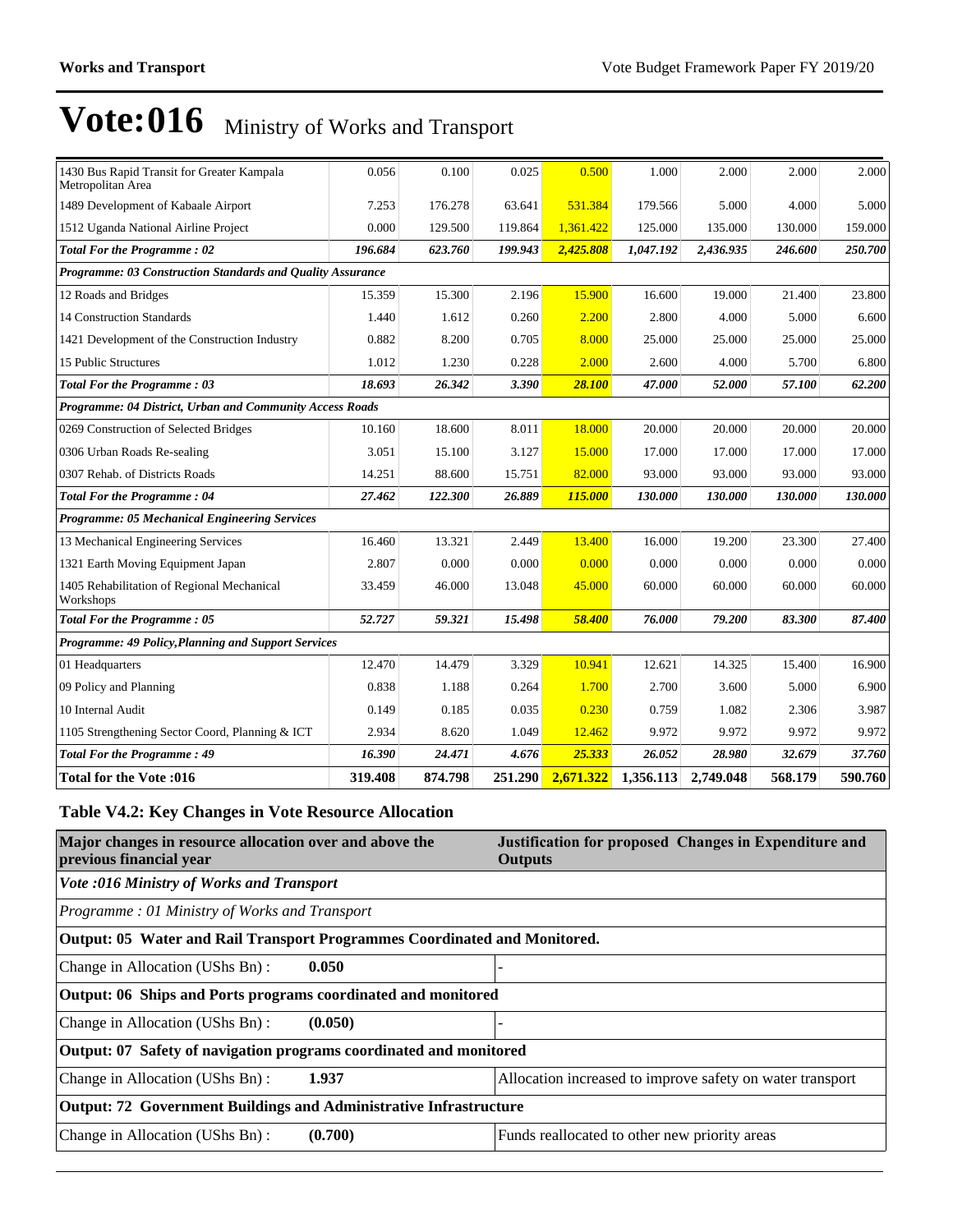| Output: 76 Purchase of Office and ICT Equipment, including Software                    |           |                                                                                                                                              |
|----------------------------------------------------------------------------------------|-----------|----------------------------------------------------------------------------------------------------------------------------------------------|
| Change in Allocation (UShs Bn):                                                        | 0.982     | Funds for procurement of equipment for Search and Rescue<br>stations                                                                         |
| Output: 77 Purchase of Specialised Machinery & Equipment                               |           |                                                                                                                                              |
| Change in Allocation (UShs Bn):                                                        | (2.270)   | Phase 1 of Digital archiving of records for UCDP completed<br>thus a reduction in the scope of work for phase 2                              |
| Programme: 02 Ministry of Works and Transport                                          |           |                                                                                                                                              |
| Output: 01 Policies, laws, guidelines, plans and strategies                            |           |                                                                                                                                              |
| Change in Allocation (UShs Bn):                                                        | 5.929     | Funds for operation of the Uganda National Airline Company                                                                                   |
| <b>Output: 02 Monitoring and Capacity Building</b>                                     |           |                                                                                                                                              |
| Change in Allocation (UShs Bn):                                                        | 0.650     | Allocation increased to improve monitoring and supervision<br>of projects and programmes                                                     |
| <b>Output: 07 Feasibility/Design Studies</b>                                           |           |                                                                                                                                              |
| Change in Allocation (UShs Bn):                                                        | 3.000     | Funds to undertake studies for development of inland water<br>transport (Ferry services, Inland water transport master plan,<br>Bukasa port) |
| <b>Output: 52 Rehabilitation of Upcountry Aerodromes (CAA)</b>                         |           |                                                                                                                                              |
| Change in Allocation (UShs Bn):                                                        | (112.564) | Allocation reduced due to a reduction in the external<br>financing for the expansion of Enteebe Airport                                      |
| <b>Output: 54 Development of Standard Gauge Railway Infrastructure</b>                 |           |                                                                                                                                              |
| Change in Allocation (UShs Bn):                                                        | 367.217   | Increase in external financing for SGR                                                                                                       |
| <b>Output: 71 Acquisition of Land by Government</b>                                    |           |                                                                                                                                              |
| Change in Allocation (UShs Bn):                                                        | 10.000    | Funds for acquisition of land for Bukasa Port                                                                                                |
| <b>Output: 73 Roads, Streets and Highways</b>                                          |           |                                                                                                                                              |
| Change in Allocation (UShs Bn):                                                        | (0.600)   | Reduced scope of works for counterpart funding for Gulu<br>Municipal Council roads                                                           |
| Output: 75 Purchase of Motor Vehicles and Other Transport Equipment                    |           |                                                                                                                                              |
| Change in Allocation (UShs Bn):                                                        | 1,227.062 | Funds for procurement of Air crafts for the National Airline                                                                                 |
| <b>Output: 80 Construction/Rehabilitation of Inland Water Transport Infrastructure</b> |           |                                                                                                                                              |
| Change in Allocation (UShs Bn):                                                        | (47.813)  | Reduction in external financing for Bukasa Port                                                                                              |
| Output: 81 Construction/Rehabilitation of Railway Infrastructure                       |           |                                                                                                                                              |
| Change in Allocation (UShs Bn):                                                        | (3.000)   | Funds reallocated to other new priority areas                                                                                                |
| <b>Output: 83 Border Post Reahabilitation/Construction</b>                             |           |                                                                                                                                              |
| Change in Allocation (UShs Bn):                                                        | 354.166   | Funds for development of Kabaale Airport                                                                                                     |
| Programme: 03 Ministry of Works and Transport                                          |           |                                                                                                                                              |
| <b>Output: 02 Management of Public Buildings</b>                                       |           |                                                                                                                                              |
| Change in Allocation (UShs Bn):                                                        | 0.572     | Funds for maintenance of Ministry premises                                                                                                   |
| Output: 03 Monitoring Compliance of Construction Standards and undertaking Research    |           |                                                                                                                                              |
| Change in Allocation (UShs Bn):                                                        | 2.800     | Funds to improve monitoring of construction sites to ensure<br>compliance to standards                                                       |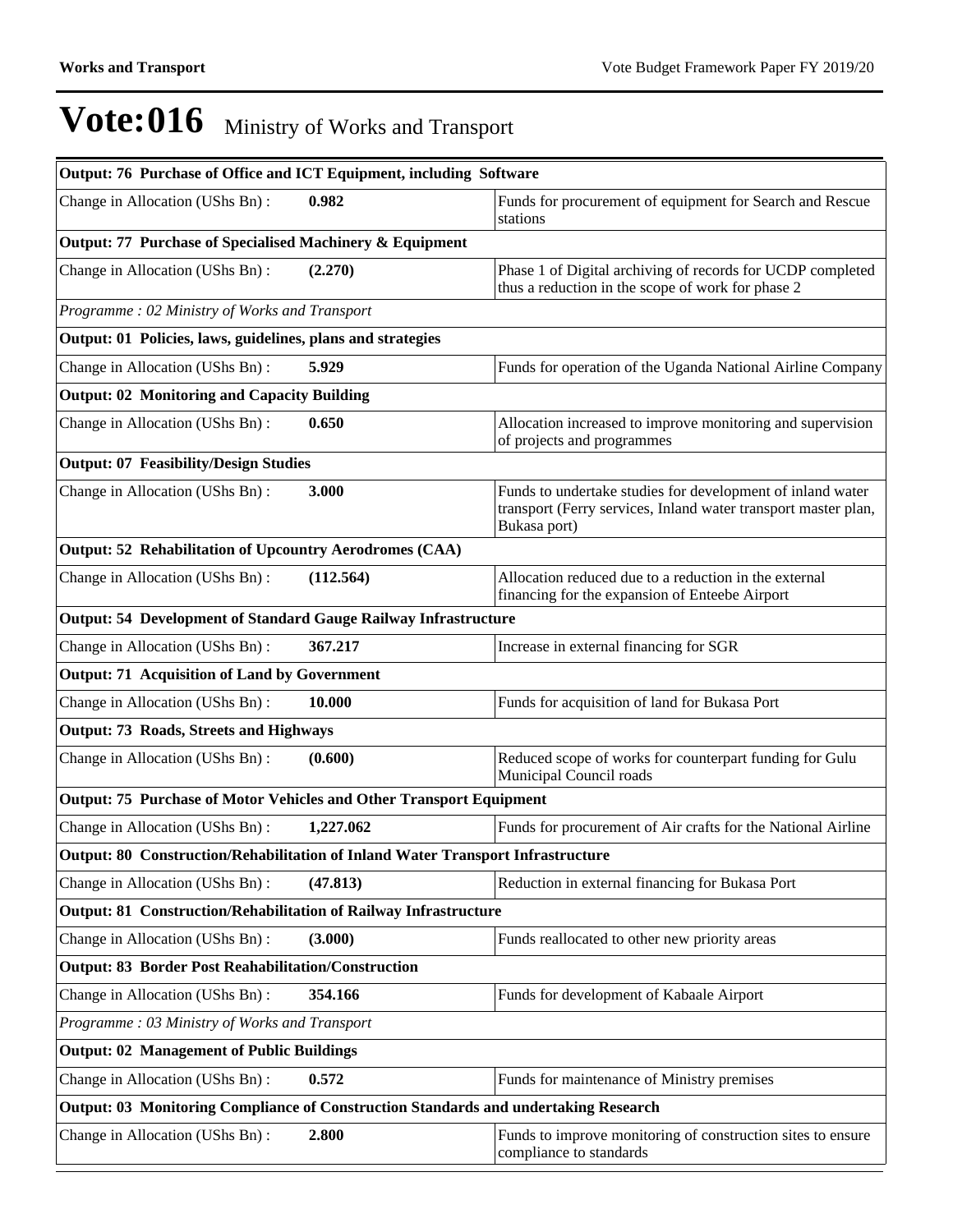| Output: 06 Construction related accidents investigated                                |         |                                                                                                    |  |  |  |  |  |
|---------------------------------------------------------------------------------------|---------|----------------------------------------------------------------------------------------------------|--|--|--|--|--|
| Change in Allocation (UShs Bn):                                                       | 0.008   |                                                                                                    |  |  |  |  |  |
| <b>Output: 72 Government Buildings and Administrative Infrastructure</b>              |         |                                                                                                    |  |  |  |  |  |
| Change in Allocation (UShs Bn):                                                       | 0.150   | Funds for rehabilitation works for CML at Kireka                                                   |  |  |  |  |  |
| Output: 75 Purchase of Motor Vehicles and Other Transport Equipment                   |         |                                                                                                    |  |  |  |  |  |
| Change in Allocation (UShs Bn):                                                       | (0.150) | Vehicles are being procured in FY 2018/19                                                          |  |  |  |  |  |
| Output: 77 Purchase of Specialised Machinery & Equipment                              |         |                                                                                                    |  |  |  |  |  |
| Change in Allocation (UShs Bn):                                                       | (2.900) | Drilling Rig to be procured in FY 2018/19                                                          |  |  |  |  |  |
| Programme: 04 Ministry of Works and Transport                                         |         |                                                                                                    |  |  |  |  |  |
| Output: 75 Purchase of Motor Vehicles and Other Transport Equipment                   |         |                                                                                                    |  |  |  |  |  |
| Change in Allocation (UShs Bn):                                                       | (1.485) | Reduced requirement for supervision vehicles                                                       |  |  |  |  |  |
| Output: 76 Purchase of Office and ICT Equipment, including Software                   |         |                                                                                                    |  |  |  |  |  |
| Change in Allocation (UShs Bn):                                                       | 0.300   | Funds for procurement of equipment for the DUCAR<br>Database                                       |  |  |  |  |  |
| Output: 81 Urban roads construction and rehabilitation (Bitumen standard)             |         |                                                                                                    |  |  |  |  |  |
| Change in Allocation (UShs Bn):                                                       | 4.885   | Increased scope of works                                                                           |  |  |  |  |  |
| Programme: 05 Ministry of Works and Transport                                         |         |                                                                                                    |  |  |  |  |  |
| Output: 01 Policies, laws, guidelines, plans and strategies.                          |         |                                                                                                    |  |  |  |  |  |
| Change in Allocation (UShs Bn):                                                       | 1.939   | Funds for salaries for staff                                                                       |  |  |  |  |  |
| Output: 02 Maintenance Services for Central and District Road Equipment.              |         |                                                                                                    |  |  |  |  |  |
| Change in Allocation (UShs Bn):                                                       | (1.085) | Funds reallocated to other new priority areas                                                      |  |  |  |  |  |
| Output: 04 Maintenance of district Vehicles and Road equipment and regional workshops |         |                                                                                                    |  |  |  |  |  |
| Change in Allocation (UShs Bn):                                                       | (2.890) | Funds reallocated to other new priority areas                                                      |  |  |  |  |  |
| <b>Output: 72 Government Buildings and Administrative Infrastructure</b>              |         |                                                                                                    |  |  |  |  |  |
| Change in Allocation (UShs Bn):                                                       | (1.830) | Reduced scope of work at the Regional Mechanical<br>workshops                                      |  |  |  |  |  |
| Output: 75 Purchase of Motor Vehicles and Other Transport Equipment                   |         |                                                                                                    |  |  |  |  |  |
| Change in Allocation (UShs Bn):                                                       | 1.850   | Funds for purchase of a motor boat for Lake Bunyonyi                                               |  |  |  |  |  |
| Output: 77 Purchase of Specialised Machinery & Equipment                              |         |                                                                                                    |  |  |  |  |  |
| Change in Allocation (UShs Bn):                                                       | (0.100) | Funds for procurement of Fire fighting/prevention equipment<br>for the Central Mechanical Workshop |  |  |  |  |  |
| Programme: 49 Ministry of Works and Transport                                         |         |                                                                                                    |  |  |  |  |  |
| Output: 01 Policy, Laws, guidelines, plans and strategies                             |         |                                                                                                    |  |  |  |  |  |
| Change in Allocation (UShs Bn):                                                       | 1.613   | Funds for preparation of sector plans and policies                                                 |  |  |  |  |  |
| <b>Output: 03 Ministerial and Top Management Services</b>                             |         |                                                                                                    |  |  |  |  |  |
| Change in Allocation (UShs Bn):                                                       | (0.220) | Funds reallocated to other new priority areas                                                      |  |  |  |  |  |
| <b>Output: 04 Transport Data Collection Analysis and Storage</b>                      |         |                                                                                                    |  |  |  |  |  |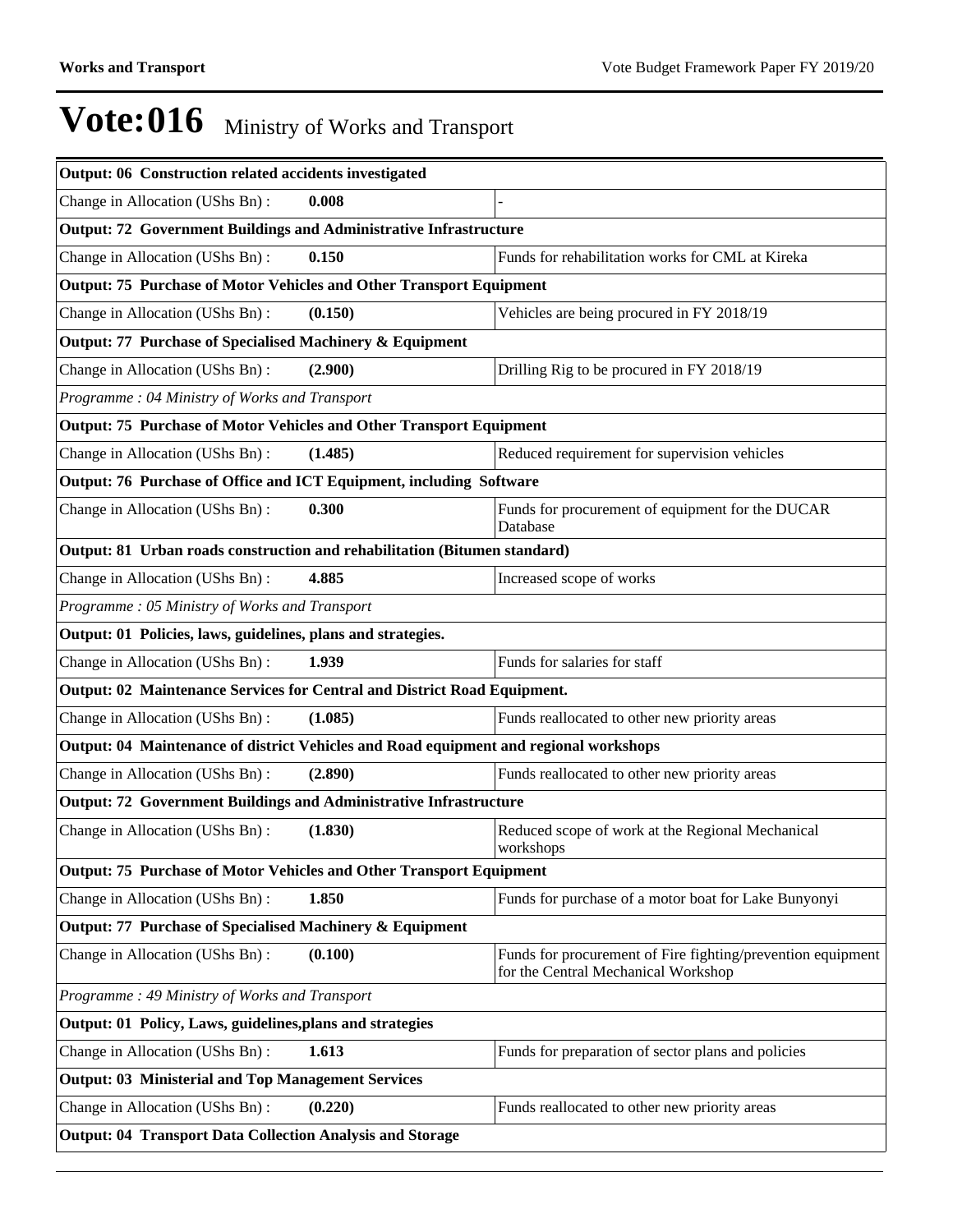| Change in Allocation (UShs Bn):                              | 0.841                                                               | Funds for transport surveys and data collection                 |  |  |  |  |
|--------------------------------------------------------------|---------------------------------------------------------------------|-----------------------------------------------------------------|--|--|--|--|
| Output: 05 Strengthening Sector Coordination, Planning & ICT |                                                                     |                                                                 |  |  |  |  |
| Change in Allocation (UShs Bn):                              | 1.415                                                               | Funds to support the activities of the JTSR                     |  |  |  |  |
| Output: 06 Monitoring and Capacity Building Support          |                                                                     |                                                                 |  |  |  |  |
| Change in Allocation (UShs Bn):                              | (0.914)                                                             | Funds reallocated to other new priority areas                   |  |  |  |  |
| <b>Output: 19 Human Resource Management Services</b>         |                                                                     |                                                                 |  |  |  |  |
| Change in Allocation (UShs Bn):                              | (3.167)                                                             | Funds reallocated to other new priority areas                   |  |  |  |  |
| <b>Output: 20 Records Management Services</b>                |                                                                     |                                                                 |  |  |  |  |
| Change in Allocation (UShs Bn):                              | 0.165                                                               | Funds for updating the Electronic Document Management<br>system |  |  |  |  |
|                                                              | Output: 76 Purchase of Office and ICT Equipment, including Software |                                                                 |  |  |  |  |
| Change in Allocation (UShs Bn):                              | 1.434                                                               | Funds to support the rolling out of the Road Crash Database     |  |  |  |  |

## **Table V4.3: Major Capital Investment (Capital Purchases outputs over 0.5Billion)**

|                                                                                             | FY 2019/20 |                                                                                      |                                                                                                                                                                                                                                                       |  |
|---------------------------------------------------------------------------------------------|------------|--------------------------------------------------------------------------------------|-------------------------------------------------------------------------------------------------------------------------------------------------------------------------------------------------------------------------------------------------------|--|
| <b>Appr. Budget and Planned Outputs</b>                                                     |            | <b>Expenditures and Achievements</b><br>by end Sep                                   | <b>Proposed Budget and Planned Outputs</b>                                                                                                                                                                                                            |  |
| Vote 016 Ministry of Works and Transport                                                    |            |                                                                                      |                                                                                                                                                                                                                                                       |  |
| Programme: 01 Transport Regulation                                                          |            |                                                                                      |                                                                                                                                                                                                                                                       |  |
| Project: 1096 Support to Computerised Driving Permits                                       |            |                                                                                      |                                                                                                                                                                                                                                                       |  |
| <b>Output: 72 Government Buildings and Administrative Infrastructure</b>                    |            |                                                                                      |                                                                                                                                                                                                                                                       |  |
| a) Contractor for new office premises for UCDP<br>procured and 10% building works completed |            | a) Inception report for the Designs<br>for new office premises for UCDP<br>prepared; | a) Procurement of the Contractor for the<br>One Stop Center for Vehicle and driver<br>testing and licensing finalized;<br>b) Construction of the One Stop Center<br>commenced;<br>c) Construction works for the One<br><b>Stop Center supervised;</b> |  |
| <b>Total Output Cost(Ushs</b><br>Thousand):                                                 | 2.700      | 0.000                                                                                | 2.000                                                                                                                                                                                                                                                 |  |
| Gou Dev't:                                                                                  | 2.700      | 0.000                                                                                | 2.000                                                                                                                                                                                                                                                 |  |
| Ext Fin:                                                                                    | 0.000      | 0.000                                                                                | 0.000                                                                                                                                                                                                                                                 |  |
| $A.I.A$ :                                                                                   | 0.000      | 0.000                                                                                | 0.000                                                                                                                                                                                                                                                 |  |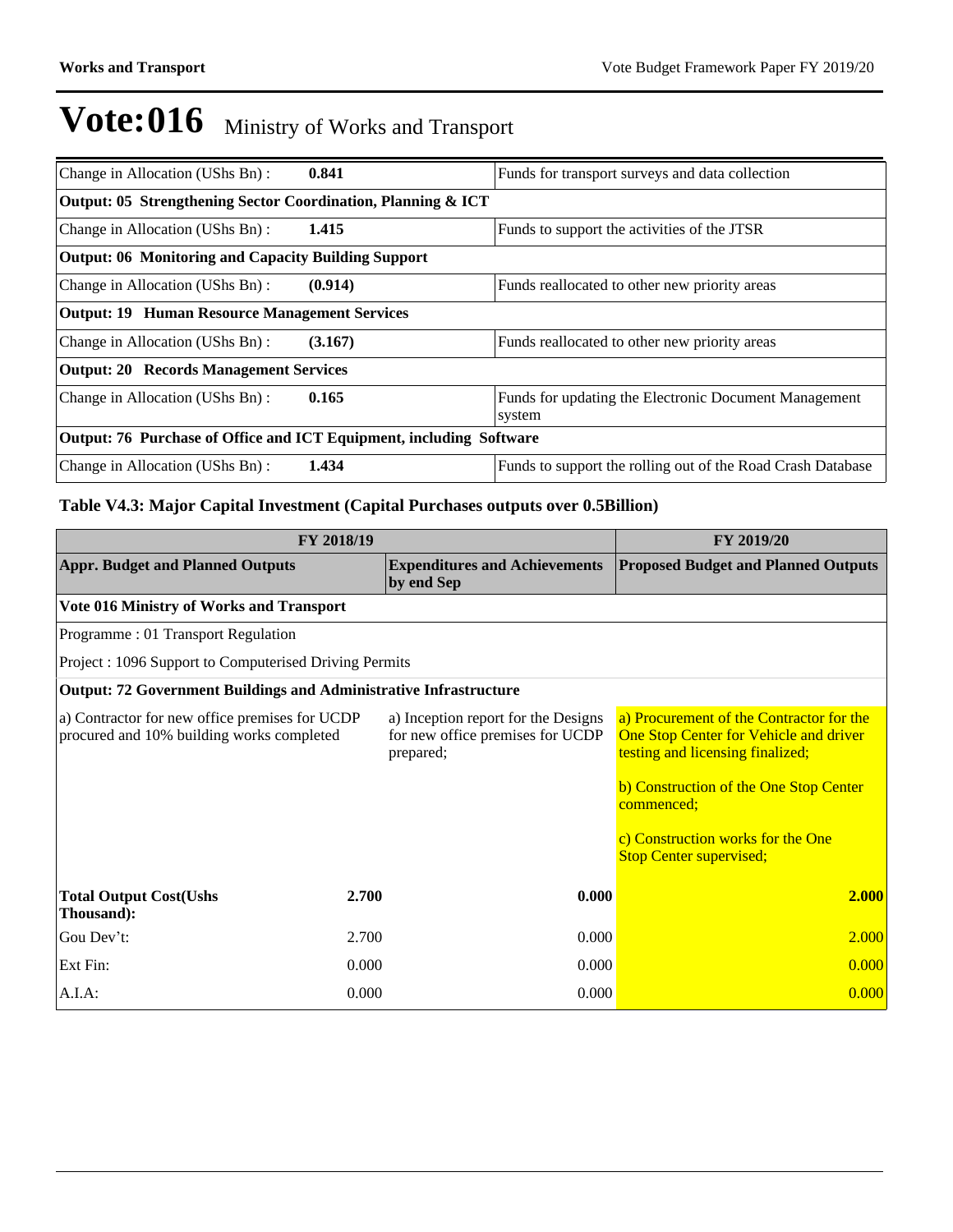| Output: 76 Purchase of Office and ICT Equipment, including Software                                                            |       |                                                                                                                            |                                                                                                                                         |  |
|--------------------------------------------------------------------------------------------------------------------------------|-------|----------------------------------------------------------------------------------------------------------------------------|-----------------------------------------------------------------------------------------------------------------------------------------|--|
| a) Digital Archiving System of UCDP records<br>(Phase I) completed<br>b) Support to the Automated Licensing System<br>provided |       | a) Statement of Requirements for<br>digital archiving system prepared<br>and procurement of Service<br>provider initiated; | a) Digital Archiving for UCDP records<br>(Phase II) completed;                                                                          |  |
|                                                                                                                                |       | b) Support to the Automated<br>Licensing System provided;                                                                  |                                                                                                                                         |  |
| <b>Total Output Cost(Ushs</b><br>Thousand):                                                                                    | 1.018 | 0.000                                                                                                                      | 2.000                                                                                                                                   |  |
| Gou Dev't:                                                                                                                     | 1.018 | 0.000                                                                                                                      | 2.000                                                                                                                                   |  |
| Ext Fin:                                                                                                                       | 0.000 | 0.000                                                                                                                      | 0.000                                                                                                                                   |  |
| A.I.A:                                                                                                                         | 0.000 | 0.000                                                                                                                      | 0.000                                                                                                                                   |  |
| Project : 1456 Multinational Lake Victoria Maritime Comm. & Transport Project                                                  |       |                                                                                                                            |                                                                                                                                         |  |
| Output: 77 Purchase of Specialised Machinery & Equipment                                                                       |       |                                                                                                                            |                                                                                                                                         |  |
| a) 02No.Project vehicles procured;                                                                                             |       | initiated;                                                                                                                 | a) Procurement for Project vehicles a) Assorted equipment for Search and<br><b>Rescue Centers and Maritime Rescue</b>                   |  |
| b) Aids to Navigation procured;                                                                                                |       |                                                                                                                            | <b>Communication Center procured;</b>                                                                                                   |  |
| c) Safety and life saving devices procured;                                                                                    |       |                                                                                                                            |                                                                                                                                         |  |
| <b>Total Output Cost(Ushs</b><br>Thousand):                                                                                    | 4.500 | 0.000                                                                                                                      | 2.580                                                                                                                                   |  |
| Gou Dev't:                                                                                                                     | 0.300 | 0.000                                                                                                                      | 0.080                                                                                                                                   |  |
| Ext Fin:                                                                                                                       | 4.200 | 0.000                                                                                                                      | 2.500                                                                                                                                   |  |
| A.I.A:                                                                                                                         | 0.000 | 0.000                                                                                                                      | 0.000                                                                                                                                   |  |
| Programme: 02 Transport Services and Infrastructure                                                                            |       |                                                                                                                            |                                                                                                                                         |  |
| Project : 0951 East African Trade and Transportation Facilitation                                                              |       |                                                                                                                            |                                                                                                                                         |  |
| <b>Output: 80 Construction/Rehabilitation of Inland Water Transport Infrastructure</b>                                         |       |                                                                                                                            |                                                                                                                                         |  |
| a) Engineering designs and tender<br>documentation for improvement of Portbell and<br>Jinja Pier reviewed and approved         |       | $a) -$                                                                                                                     | a) Preparatory studies of Lake Victoria<br><b>Transport Programme conducted</b>                                                         |  |
| <b>Total Output Cost(Ushs</b><br>Thousand):                                                                                    | 0.500 | 0.100                                                                                                                      | <b>1.000</b>                                                                                                                            |  |
| Gou Dev't:                                                                                                                     | 0.500 | 0.100                                                                                                                      | 1.000                                                                                                                                   |  |
| Ext Fin:                                                                                                                       | 0.000 | 0.000                                                                                                                      | 0.000                                                                                                                                   |  |
| A.I.A:                                                                                                                         | 0.000 | 0.000                                                                                                                      | 0.000                                                                                                                                   |  |
| <b>Output: 81 Construction/Rehabilitation of Railway Infrastructure</b>                                                        |       |                                                                                                                            |                                                                                                                                         |  |
| a) RAP for the rehabilitation of Tororo - Gulu<br>Railway line implemented;                                                    |       | Government Valuer undertaken;                                                                                              | a) Verification of RAP by the Chief a) Contractor for the rehabilitation of<br>Tororo-Gulu railway line procured and<br>works commenced |  |
| <b>Total Output Cost(Ushs</b><br>Thousand):                                                                                    | 5.000 | 0.000                                                                                                                      | 2.000                                                                                                                                   |  |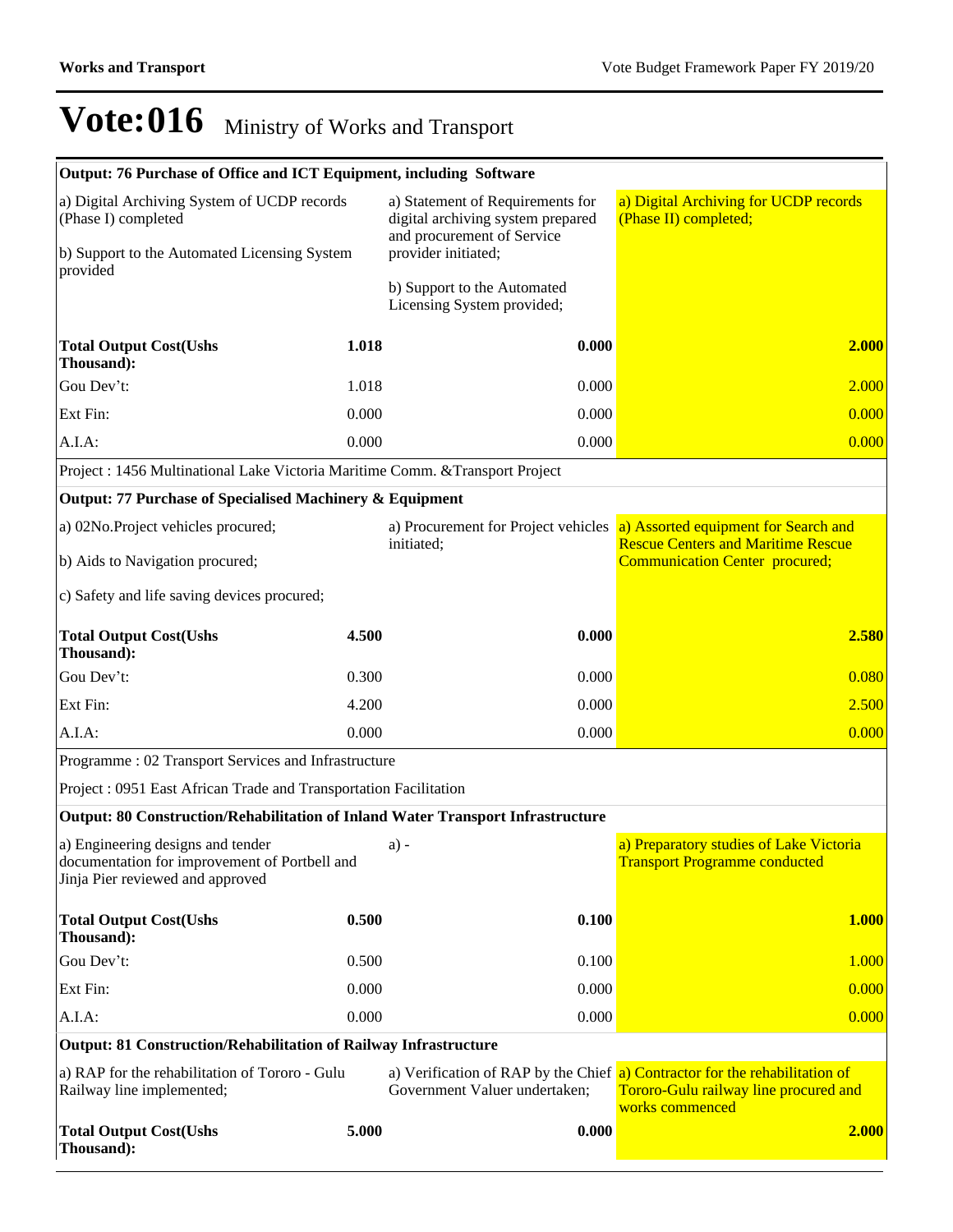| Gou Dev't:                                                                                                                                                                                                                                                                                                                                | 5.000 | 0.000                                                                                                                                                                                                                                                                                                                                                                                                                      | 2.000                                                                                                                                                                         |  |
|-------------------------------------------------------------------------------------------------------------------------------------------------------------------------------------------------------------------------------------------------------------------------------------------------------------------------------------------|-------|----------------------------------------------------------------------------------------------------------------------------------------------------------------------------------------------------------------------------------------------------------------------------------------------------------------------------------------------------------------------------------------------------------------------------|-------------------------------------------------------------------------------------------------------------------------------------------------------------------------------|--|
| Ext Fin:                                                                                                                                                                                                                                                                                                                                  | 0.000 | 0.000                                                                                                                                                                                                                                                                                                                                                                                                                      | 0.000                                                                                                                                                                         |  |
| A.I.A:                                                                                                                                                                                                                                                                                                                                    | 0.000 | 0.000                                                                                                                                                                                                                                                                                                                                                                                                                      | 0.000                                                                                                                                                                         |  |
| <b>Output: 83 Border Post Reahabilitation/Construction</b>                                                                                                                                                                                                                                                                                |       |                                                                                                                                                                                                                                                                                                                                                                                                                            |                                                                                                                                                                               |  |
| a) Construction of Elegu OSBP completed<br>b) 85% construction works for Katuna OSBP<br>(Phase 1) completed;<br>c) 90% construction works for the exit road at<br>Malaba OSBP completed;<br>d) Contractor for construction of Katuna OSBP<br>(Phase 2) procured<br>e) Designs for Mpondwe, Bunagana, Goli and<br>Ntoroko OSBPs completed; |       | a) Construction of Elegu OSBP<br>completed;<br>b) Construction works for Katuna<br>OSBP (Phase 1) resumed;<br>c) Construction works for Malaba<br>exit road resumed and and 42%<br>physical progress completed;<br>d) Procurement of Contractor for<br>construction of Katuna OSBP<br>(Phase 2) did not commence;<br>e) Procurement of design<br>consultants for Mpondwe,<br>Bunagana, Goli and Ntoroko<br>OSBPs on-going; | a) Construction of Katuna OSBP (Phase<br>2) commenced and 40% works<br>completed;<br>b) Construction of exit roads and other<br>additional works at Malaba OSBP<br>completed; |  |
| <b>Total Output Cost(Ushs</b><br>Thousand):                                                                                                                                                                                                                                                                                               | 6.510 | 0.445                                                                                                                                                                                                                                                                                                                                                                                                                      | 6.570                                                                                                                                                                         |  |
| Gou Dev't:                                                                                                                                                                                                                                                                                                                                | 6.510 | 0.445                                                                                                                                                                                                                                                                                                                                                                                                                      | 6.570                                                                                                                                                                         |  |
| Ext Fin:                                                                                                                                                                                                                                                                                                                                  | 0.000 | 0.000                                                                                                                                                                                                                                                                                                                                                                                                                      | 0.000                                                                                                                                                                         |  |
| A.I.A:                                                                                                                                                                                                                                                                                                                                    | 0.000 | 0.000                                                                                                                                                                                                                                                                                                                                                                                                                      | 0.000                                                                                                                                                                         |  |
| Project : 1284 Development of new Kampala Port in Bukasa                                                                                                                                                                                                                                                                                  |       |                                                                                                                                                                                                                                                                                                                                                                                                                            |                                                                                                                                                                               |  |
| <b>Output: 71 Acquisition of Land by Government</b>                                                                                                                                                                                                                                                                                       |       |                                                                                                                                                                                                                                                                                                                                                                                                                            |                                                                                                                                                                               |  |
|                                                                                                                                                                                                                                                                                                                                           |       |                                                                                                                                                                                                                                                                                                                                                                                                                            | a) Project affected persons for Bukasa<br>Port compensated;                                                                                                                   |  |
| <b>Total Output Cost(Ushs</b><br>Thousand):                                                                                                                                                                                                                                                                                               | 0.000 | 0.000                                                                                                                                                                                                                                                                                                                                                                                                                      | <b>10.000</b>                                                                                                                                                                 |  |
| Gou Dev't:                                                                                                                                                                                                                                                                                                                                | 0.000 | 0.000                                                                                                                                                                                                                                                                                                                                                                                                                      | 10.000                                                                                                                                                                        |  |
| Ext Fin:                                                                                                                                                                                                                                                                                                                                  | 0.000 | 0.000                                                                                                                                                                                                                                                                                                                                                                                                                      | 0.000                                                                                                                                                                         |  |
| A.I.A:                                                                                                                                                                                                                                                                                                                                    | 0.000 | 0.000                                                                                                                                                                                                                                                                                                                                                                                                                      | 0.000                                                                                                                                                                         |  |
| <b>Output: 80 Construction/Rehabilitation of Inland Water Transport Infrastructure</b>                                                                                                                                                                                                                                                    |       |                                                                                                                                                                                                                                                                                                                                                                                                                            |                                                                                                                                                                               |  |
| a) Detailed engineering design for the New<br>Kampala Port at Bukasa completed<br>b) 20% of port dredging and surcharging works                                                                                                                                                                                                           |       | a) Geo-technical surveys for<br>Bukasa port completed;<br>a1) Topo graphic surveys for                                                                                                                                                                                                                                                                                                                                     | a) 100% Dredging, Piling and Swamp<br>surcharging works for Bukasa port<br>executed:                                                                                          |  |
| completed                                                                                                                                                                                                                                                                                                                                 |       | Bukasa port completed;<br>$b) -$                                                                                                                                                                                                                                                                                                                                                                                           |                                                                                                                                                                               |  |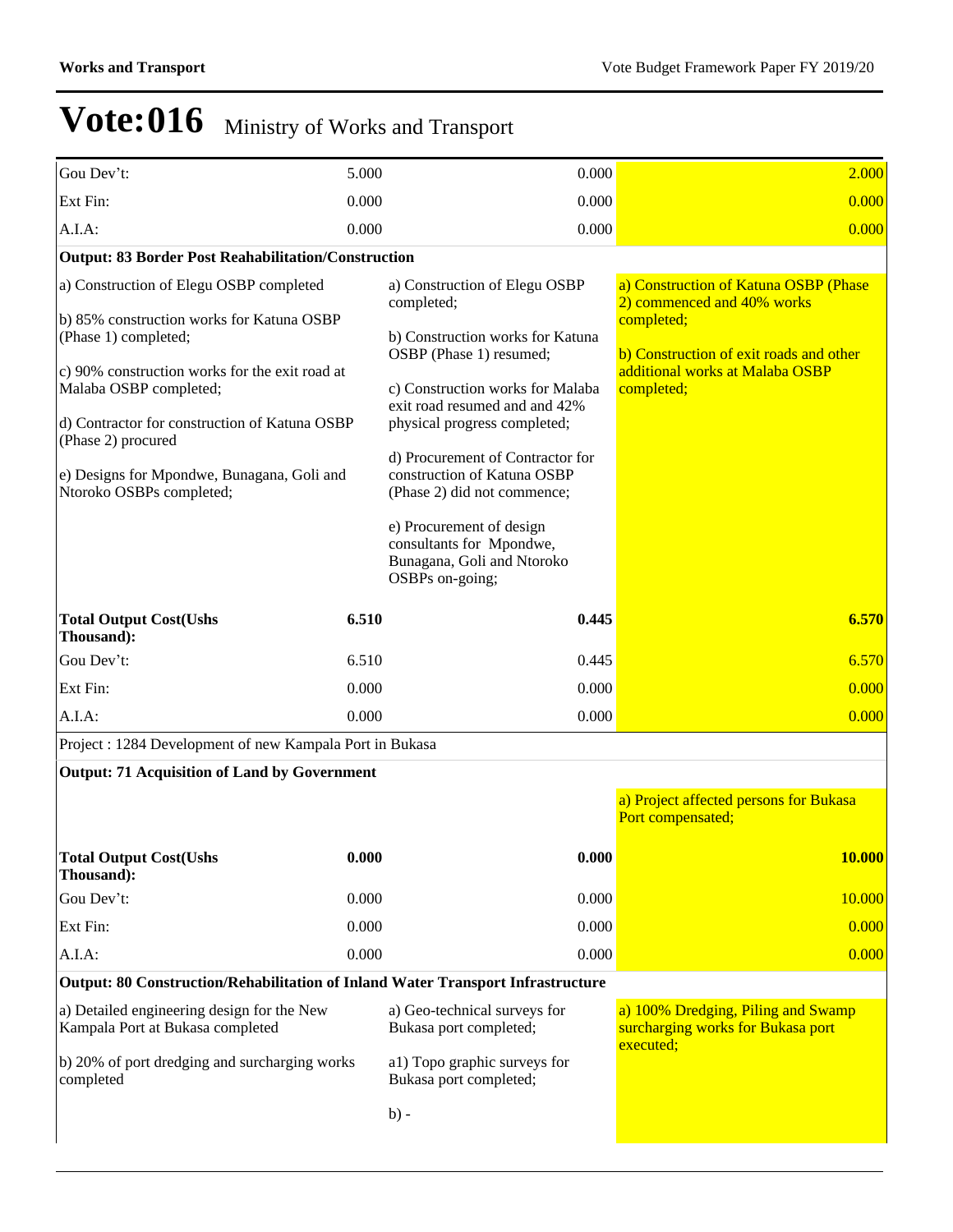| <b>Total Output Cost(Ushs</b><br>Thousand):                                            | 83.466  | 2.400                                                                                           | 35.154                                                                                    |
|----------------------------------------------------------------------------------------|---------|-------------------------------------------------------------------------------------------------|-------------------------------------------------------------------------------------------|
| Gou Dev't:                                                                             | 0.000   | 0.000                                                                                           | 0.000                                                                                     |
| Ext Fin:                                                                               | 83.466  | 2.400                                                                                           | 35.154                                                                                    |
| A.I.A:                                                                                 | 0.000   | 0.000                                                                                           | 0.000                                                                                     |
| Project : 1375 Improvement of Gulu Municipal Council Roads (Preparatory Survey)        |         |                                                                                                 |                                                                                           |
| <b>Output: 73 Roads, Streets and Highways</b>                                          |         |                                                                                                 |                                                                                           |
| a) Compensation of PAPs undertaken and<br>utilities/services relocated;                |         | a) Relocation services for water,<br>electricity and telecommunication<br>(UTL) partially paid; | a) Tax reimbursements to the project<br><b>Contractor and Consultant undertaken;</b>      |
| b) Taxes on equipment and input materials for civil<br>works paid;                     |         |                                                                                                 | b) Compensation of PAPs undertaken;                                                       |
| c) 20% of construction works of 6.064km of Gulu<br>Municipal Council roads completed;  |         | c) 11.2% of construction works of<br>6.064km of Gulu Municipal<br>Council roads completed;      | c) 100% of construction works of<br>6.064km of Gulu Municipal Council<br>roads completed; |
| <b>Total Output Cost(Ushs</b><br>Thousand):                                            | 1.200   | 0.000                                                                                           | 0.600                                                                                     |
| Gou Dev't:                                                                             | 1.200   | 0.000                                                                                           | 0.600                                                                                     |
| Ext Fin:                                                                               | 0.000   | 0.000                                                                                           | 0.000                                                                                     |
| A.I.A.                                                                                 | 0.000   | 0.000                                                                                           | 0.000                                                                                     |
| Project : 1489 Development of Kabaale Airport                                          |         |                                                                                                 |                                                                                           |
| <b>Output: 83 Border Post Reahabilitation/Construction</b>                             |         |                                                                                                 |                                                                                           |
| a) 50% physical works for the development of<br>Kabaale airport (Phase I) completed;   |         | a) 9% physical works for the<br>development of Kabaale airport -<br>Phase 1 completed;          | a) 50% physical works for the<br>development of Kabaale airport (Phase I)<br>completed;   |
|                                                                                        |         | a1) Inception report for supervision<br>works completed;                                        |                                                                                           |
| <b>Total Output Cost(Ushs</b><br>Thousand):                                            | 176.278 | 63.641                                                                                          | 530.384                                                                                   |
| Gou Dev't:                                                                             | 0.500   | 0.121                                                                                           | 0.000                                                                                     |
| Ext Fin:                                                                               | 175.778 | 63.520                                                                                          | 530.384                                                                                   |
| A.I.A.                                                                                 | 0.000   | 0.000                                                                                           | 0.000                                                                                     |
| Project : 1512 Uganda National Airline Project                                         |         |                                                                                                 |                                                                                           |
| <b>Output: 75 Purchase of Motor Vehicles and Other Transport Equipment</b>             |         |                                                                                                 |                                                                                           |
| a) 4No. aircrafts for the National Airline procured; a) Purchase agreement of four (4) |         | air crafts signed with Bombardier<br>and pre-manufacture/delivery fees<br>paid;                 | a) 2No. air crafts for the National Airline<br>procured;                                  |
| <b>Total Output Cost(Ushs</b><br>Thousand):                                            | 120.000 | 110.364                                                                                         | 1,346.422                                                                                 |
| Gou Dev't:                                                                             | 120.000 | 110.364                                                                                         | 110.000                                                                                   |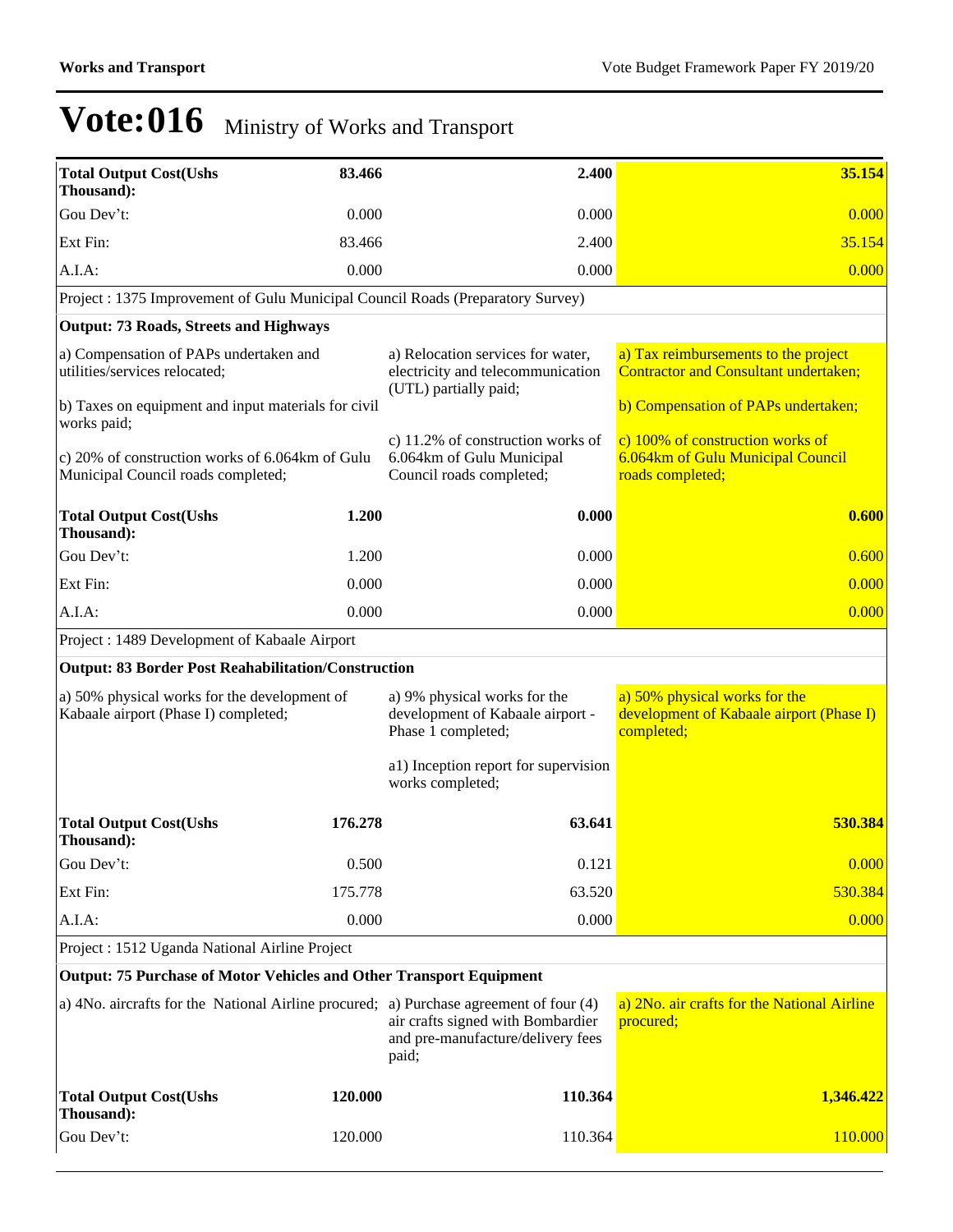| Ext Fin:                                                                                                                                                                                                        | 0.000 | 0.000                                                                                                                                                                     | 1,236.422                                                                                                                      |  |
|-----------------------------------------------------------------------------------------------------------------------------------------------------------------------------------------------------------------|-------|---------------------------------------------------------------------------------------------------------------------------------------------------------------------------|--------------------------------------------------------------------------------------------------------------------------------|--|
| A.I.A:                                                                                                                                                                                                          | 0.000 | 0.000                                                                                                                                                                     | 0.000                                                                                                                          |  |
| Programme: 03 Construction Standards and Quality Assurance                                                                                                                                                      |       |                                                                                                                                                                           |                                                                                                                                |  |
| Project : 1421 Development of the Construction Industry                                                                                                                                                         |       |                                                                                                                                                                           |                                                                                                                                |  |
| Output: 77 Purchase of Specialised Machinery & Equipment                                                                                                                                                        |       |                                                                                                                                                                           |                                                                                                                                |  |
| a) 100 No. pieces of laboratory equipment for<br>testing of bitumen, concrete, soil, paint, aggregate,<br>and sand procured for Central materials laboratory<br>and regional laboratories;                      |       | a) Solicitation documents for<br>procuring laboratory equipment for<br>testing of bitumen, concrete, soil,<br>paint, aggregate, and sand prepared<br>and submitted to CC; | a) Assorted laboratory equipment<br>procured;                                                                                  |  |
| b) 5No. Environment monitoring equipment<br>procured;<br>c) 1No. field drilling rig procured;                                                                                                                   |       | b) Solicitation documents for<br>procuring Environment monitoring<br>equipment prepared and submitted<br>to CC;                                                           |                                                                                                                                |  |
|                                                                                                                                                                                                                 |       | c) Solicitation documents for<br>procuring field drilling rig prepared<br>and submitted to CC;                                                                            |                                                                                                                                |  |
| <b>Total Output Cost(Ushs</b><br>Thousand):                                                                                                                                                                     | 3.400 | 0.000                                                                                                                                                                     | 0.500                                                                                                                          |  |
| Gou Dev't:                                                                                                                                                                                                      | 3.400 | 0.000                                                                                                                                                                     | 0.500                                                                                                                          |  |
| Ext Fin:                                                                                                                                                                                                        | 0.000 | 0.000                                                                                                                                                                     | 0.000                                                                                                                          |  |
| A.I.A:                                                                                                                                                                                                          | 0.000 | 0.000                                                                                                                                                                     | 0.000                                                                                                                          |  |
| Programme: 04 District, Urban and Community Access Roads                                                                                                                                                        |       |                                                                                                                                                                           |                                                                                                                                |  |
| Project: 0269 Construction of Selected Bridges                                                                                                                                                                  |       |                                                                                                                                                                           |                                                                                                                                |  |
| <b>Output: 74 Major Bridges</b>                                                                                                                                                                                 |       |                                                                                                                                                                           |                                                                                                                                |  |
| a) Construction of Bambala and Kabindula Swamp a) Bambala-25% of construction<br>Crossings (Kyankwanzi District) completed;                                                                                     |       | civil works completed and 1No.<br>certificate certified;                                                                                                                  | a) Defects Liability Period works for<br>Bambala and Kabindula Swamp<br><b>Crossings (Kyankwanzi District)</b>                 |  |
| b) Construction of Kisaigi Bridge(Kakumiro<br>District) completed;                                                                                                                                              |       | a1) Kabindula-30% of construction<br>civil works completed and 1No.                                                                                                       | completed.<br>b) Defects Liabilty Period works for                                                                             |  |
| c) Design and Construction of Sezibwa swamp<br>crossing between Kayunga and Nakasongola;<br>Wangobo-Nsonkwe-Namunyumya swamp crossing b)10% of construction civil works<br>between Bugiri and Iganga commenced; |       | certificate certified;<br>completed and 1No. certificate<br>certified;                                                                                                    | Kisaigi Bridge(Kakumiro District)<br>completed;<br>c) 45% construction works for Sezibwa<br>swamp crossing between Kayunga and |  |
| d) Construction of Muzizi Bridge Abutments and<br>Gem farm Bridge completed;<br>e) Construction of 2No. Cable Bridges and 1<br>metallic ladder bridge completed                                                 |       | c) Sezibwa swamp-tender<br>documents prepared and<br>procurement initiated;                                                                                               | Nakasongola completed;<br>d) Construction of Muzizi Bridge<br><b>Abutments and Gem farm Bridge</b><br>completed.               |  |
| f) Procurement of Aleles bridge (Pallisa District),<br>Buhindagye bridge (Rubirizi/Ibanda District) and<br>Kyabahanga Bridge Completed and works                                                                |       | c1) Wangobo-Nsonkwe-<br>Namuyumya Swamp-Designs<br>completed. Mobilization is<br>complete and works commenced;                                                            | e) Construction of 1No. Cable Bridge in<br>South-Western Uganda completed;                                                     |  |
| commenced;                                                                                                                                                                                                      |       | d) Muzizi bridge-Design completed (Pallisa District) completed;                                                                                                           | f) 50% construction of Aleles bridge                                                                                           |  |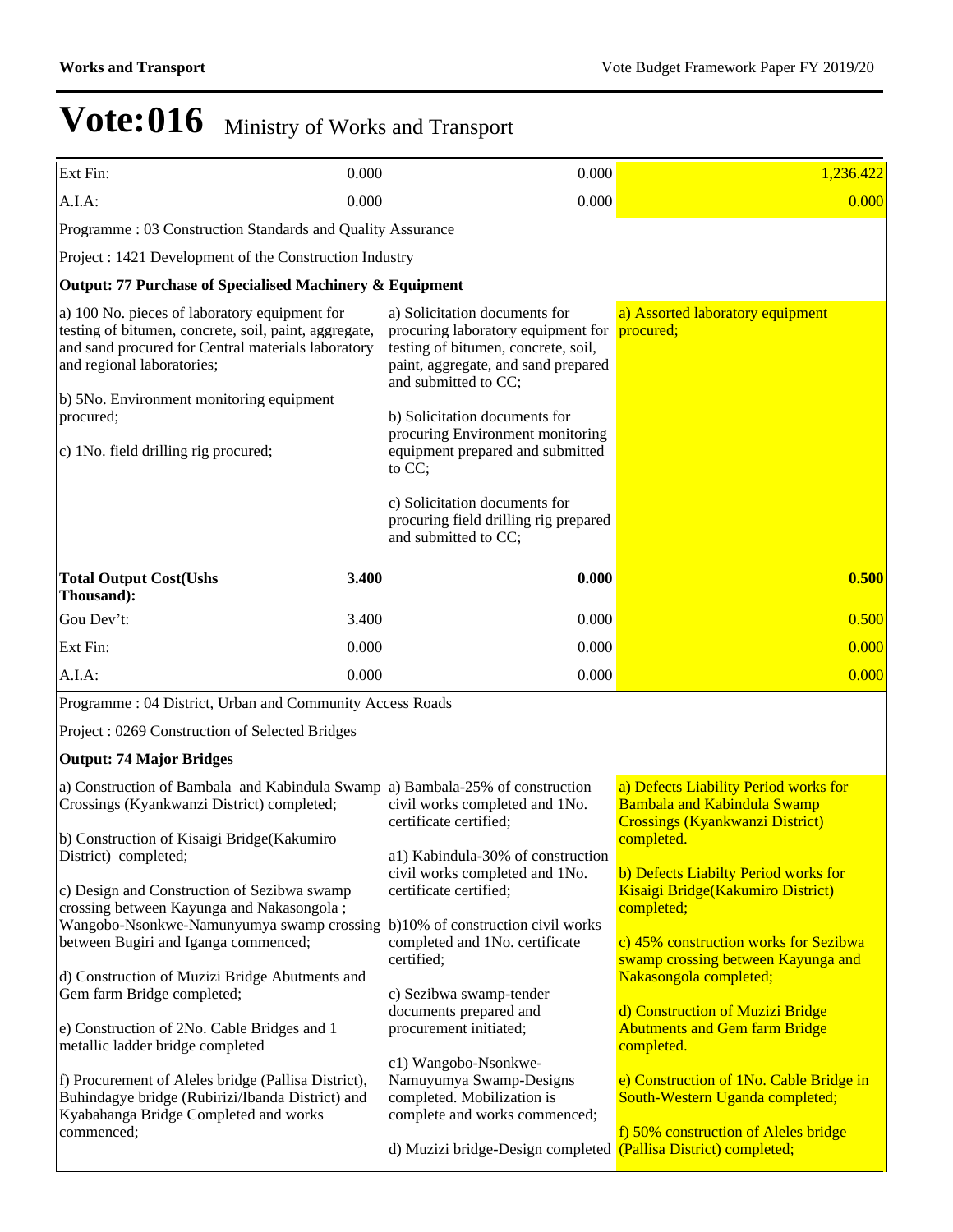| Thousand):<br>Gou Dev't:<br>17.080                                                              | 7.767                                                                                                                           | 16.760                                                                                                               |
|-------------------------------------------------------------------------------------------------|---------------------------------------------------------------------------------------------------------------------------------|----------------------------------------------------------------------------------------------------------------------|
| <b>Total Output Cost(Ushs</b><br>17.080                                                         | 7.767                                                                                                                           | 16.760                                                                                                               |
|                                                                                                 |                                                                                                                                 | t) Contractor for Karujumba bridge<br>(Kasese) procured;                                                             |
|                                                                                                 |                                                                                                                                 | s) 7No. bridges designed (Yende, Aswa,<br>Ongino, Humira, Nyangole, Samazi,<br>Kinganda);                            |
|                                                                                                 |                                                                                                                                 | Ayumo, Kwapa, Kafu, Bunyitsa);                                                                                       |
|                                                                                                 | k) Design of Ojonai Bridge<br>completed;                                                                                        | Municipality) completed;<br>r) 5No. bridges procured (Kahombo,                                                       |
|                                                                                                 | bridge completed;                                                                                                               | q) Construction of Kagera bridge (Tororo                                                                             |
|                                                                                                 | j) 100% civil works for Okokor<br>bridge, Kaguta bridge and Saaka                                                               | p) 5% construction works for Amua<br>bridge completed (Arua);                                                        |
|                                                                                                 | i) Designs completed for Aleles,<br>Sezibwa swamp, Muzizi bridge and <b>Kyabahanga Bridge completed</b> (<br>Buhindagye bridge; | o) 40% construction works for<br>Rukungiri);                                                                         |
|                                                                                                 | h1) Amodo-Design works ongoing<br>and mobilization of plant,<br>equipment and materials ongoing;                                | n) 60% construction works for<br>Buhindagye bridge (Rubirizi/Ibanda<br>District) completed;                          |
|                                                                                                 | h) Kangai-Design works ongoing<br>and mobilization of plant,<br>equipment and materials ongoing;                                | m) Construction of 2No. Cable<br>Footbridges under B2P in Mt.<br>Elgon/Rwenzori areas completed;                     |
|                                                                                                 | g1) Bunadasa Bugibuni-Design<br>review ongoing;                                                                                 | 1) Construction of 1 metallic ladder bridge<br>(Sironko) completed;                                                  |
|                                                                                                 | g) Amua-Design review is ongoing; completed;                                                                                    | Nsonkwe-Namunyumya swamp crossing                                                                                    |
|                                                                                                 | f2) Buhindagye-Detailed designs<br>and drawings completed;                                                                      | completed;<br>k) 65% construction works for Wangobo-                                                                 |
| k) Design Review completed and construction<br>works of Ojonai Bridge completed;                | f1) Kyabahanga-Design review<br>and surveys completed;                                                                          | j) Construction of ferry landing sites at<br>Lwanabatya (Bukasa island, Kalangala<br>district) and Kasenyi (Entebbe) |
| j) Construction of Okokor Bridge (Kumi District)<br>completed;                                  | f) Aleles-Tender documents<br>prepared.Procurement initiated;                                                                   | i) 50% construction works for Ojonai<br>Bridge (Amuria district) completed;                                          |
| i) 4No. Bridges Designed; Kishuro Bridge,<br>Kahompo Bridge, Ayumo Bridge, Mpologoma<br>Bridge; | e1) Metallic bridge-works to<br>commence in Q2;                                                                                 | undertaken and Kingai Bridge (Dokolo<br>district) completed;                                                         |
| Bridge and Amodo Swamp (Dokolo District)<br>completed;                                          | e) 1 No. cable bridge completed<br>indicating 50% achieved;                                                                     | h) 10% construction works for Amodo<br>swamp crossing (Dokolo district)                                              |
| Bunadasa Bugibuni bridge completed;<br>h) Design works and 25% Construction of Kangai           | d1) Gem farm-Design completed<br>$(10\% \text{ of design and build});$                                                          | g) 5% construction works for Bunadasa<br>Bugibuni bridge completed(Sironko<br>district);                             |
| g) Procurement of contactors for Amua Bridge and and mobilization ongoing;                      |                                                                                                                                 |                                                                                                                      |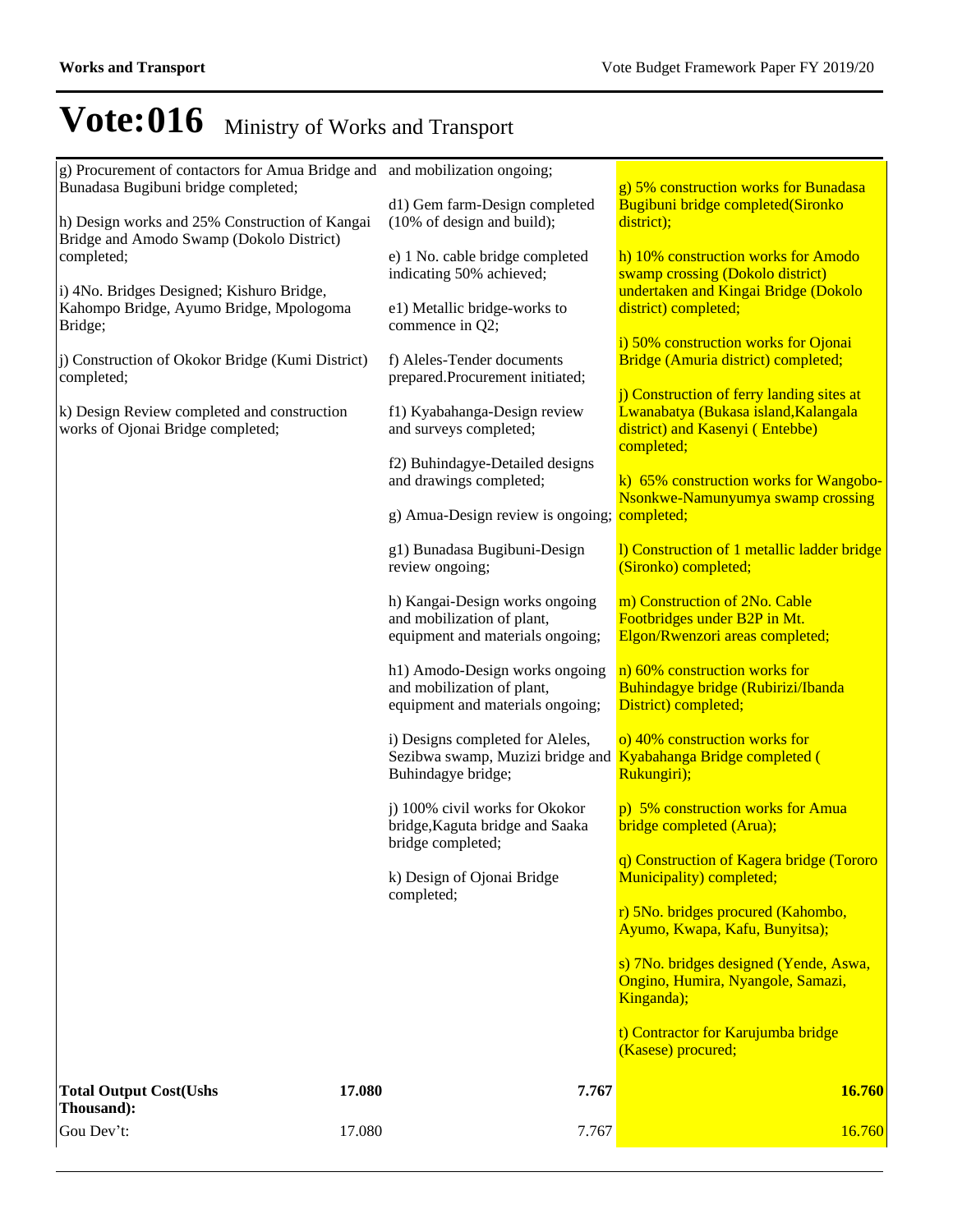| Ext Fin:                                                                                                              | 0.000 | 0.000                                                                                                                                                                                                                                                                                 | 0.000                                                                        |
|-----------------------------------------------------------------------------------------------------------------------|-------|---------------------------------------------------------------------------------------------------------------------------------------------------------------------------------------------------------------------------------------------------------------------------------------|------------------------------------------------------------------------------|
| $A.I.A$ :                                                                                                             | 0.000 | 0.000                                                                                                                                                                                                                                                                                 | 0.000                                                                        |
| Project: 0306 Urban Roads Re-sealing                                                                                  |       |                                                                                                                                                                                                                                                                                       |                                                                              |
| <b>Output: 73 Roads, Streets and Highways</b>                                                                         |       |                                                                                                                                                                                                                                                                                       |                                                                              |
| a) Rehabilitation / Upgrading to bitumen standard<br>of Busabala Road (12km) in Makindye Ssabagabo<br>$MC$ - Phase 1; |       | a) Detailed Engineering Design<br>completed (2.2km road network in<br>Agric Show Grounds in Jinja MC;<br>Movit Road (1km) in Makindye<br>Sabbagabbo MC; 4.5km of<br>Nansana Kireka-Biira road);<br>a1) Procured ARMCO pipe<br>culverts for emergency road works<br>in Urban Councils; | a) Detailed Engineering Design of<br>selected urban roads (10 km) completed; |
| <b>Total Output Cost(Ushs</b><br>Thousand):                                                                           | 6.000 | 1.223                                                                                                                                                                                                                                                                                 | 0.300                                                                        |
| Gou Dev't:                                                                                                            | 6.000 | 1.223                                                                                                                                                                                                                                                                                 | 0.300                                                                        |
| Ext Fin:                                                                                                              | 0.000 | 0.000                                                                                                                                                                                                                                                                                 | 0.000                                                                        |
| $A.I.A$ :                                                                                                             | 0.000 | 0.000                                                                                                                                                                                                                                                                                 | 0.000                                                                        |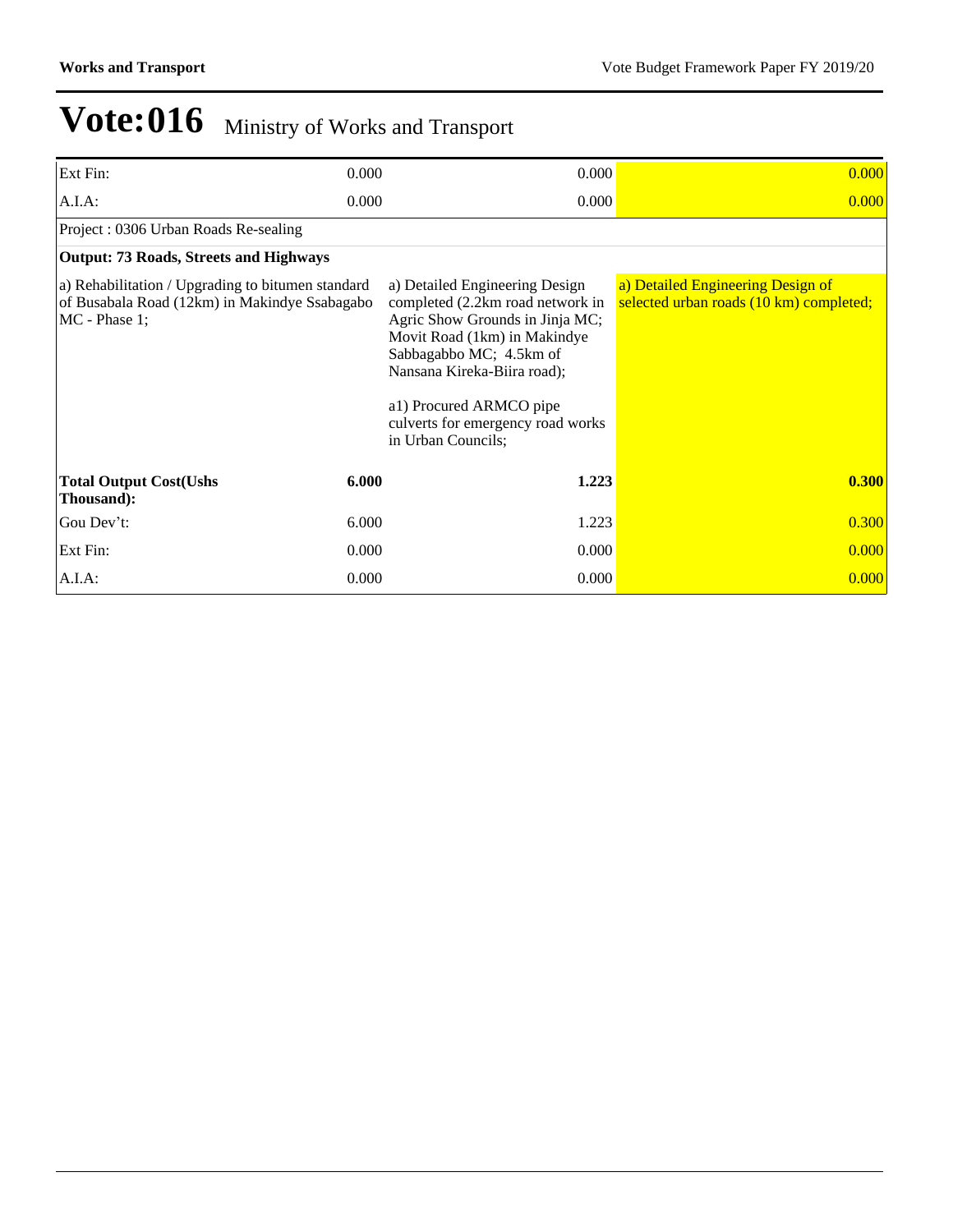# **Output: 81 Urban roads construction and rehabilitation (Bitumen standard)**

a) Construction of access road to Mwiri (3.1km) a) 0.3km of Mwiri road completed; a) Rehab and maintenance works of 600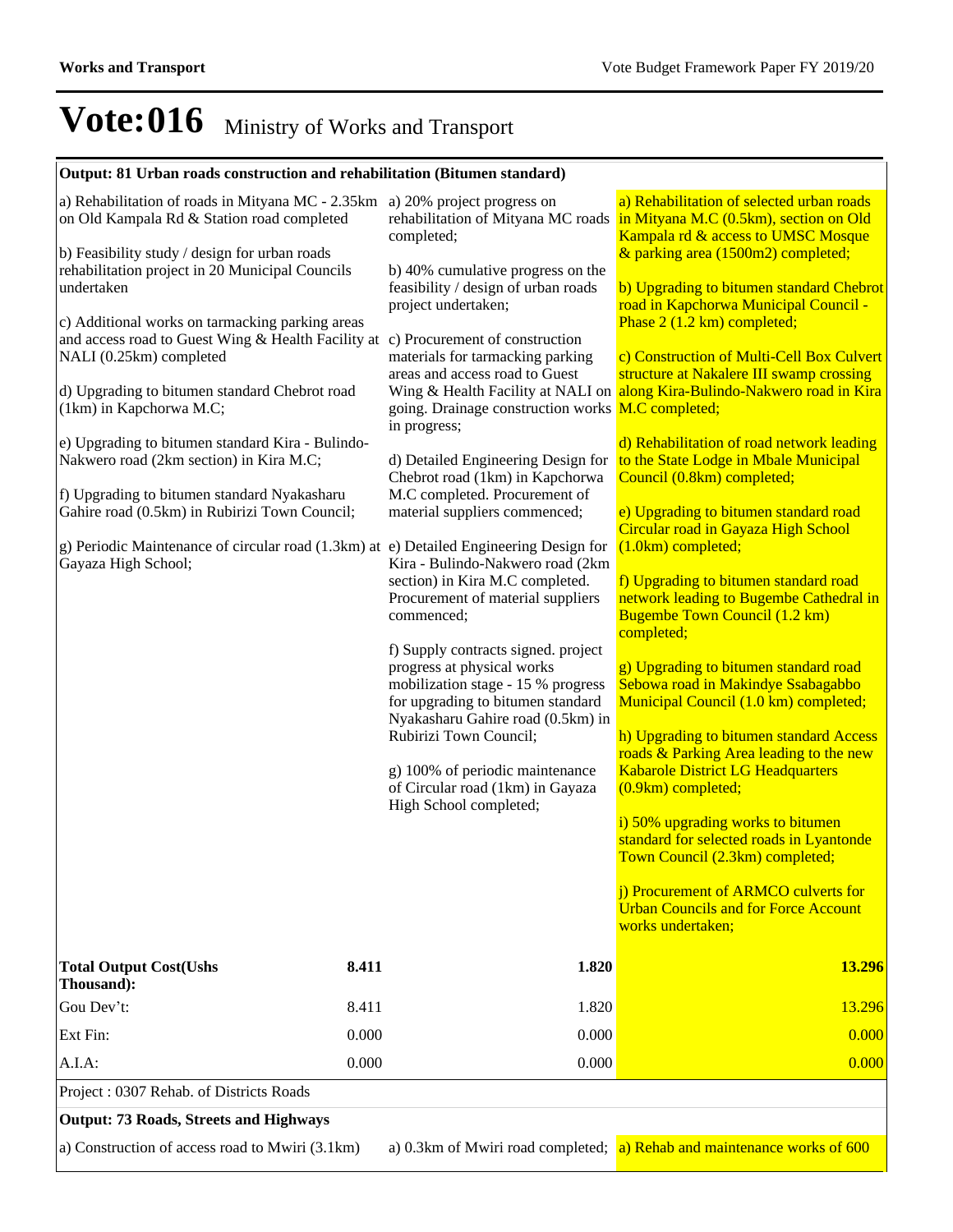### completed

b) Rehabilitation works of 400 Km of roads in Mukono, Kayunga, Wakiso, Kamuli, Kaliro, Butaleja, Budaka, Tororo, Kween, Serere, Dokolo, Kakumiro, Rakai, Rubanda, Buhweju, Kasese, Ntoroko, Buikwe, Kyegegwa , Lyantonde completed

c) Rehab works of 460 Km of roads in Bulambuli, Adjumani, Arua, Lira, Kapchorwa, Sironko, Ibanda Luwero, Isingiro, Mbarara, Mitooma, Kiboga, Hoima, Kiruhura, Kyankwanzi, Kumi, Napak, Bududa, Nakasongola, Mubende, Bukedea, Kanungu, Manafwa completed;

d) 500 km of district roads opened, compacted and gravelled under force account;

e) Procurement and supply of culverts, gabions, geogrid and geotextiles to districts, TCs and Municipal councils;

f) District and Urban Council Engineers in 60No. Districts trained and GIS equipment and processing g) Geometric and pavement design Manuals distributed

g) Geometric and pavement design of road sections h) Procurement process for to be constructed

h) Specialized Equipment for survey procured

i) Construction of roads using Probase technology undertaken (75km of roads constructed including Nansana – Bira – Kireka road (4.7km));

j) 30km of roads sealed using Low cost seals;

k) Designing of road sections for FY 2018/19 and 2019/20 undertaken;

l) Environment and Social Management Framework for LCS Project Prepared;

b) Rehabilitation works of 36km

c) Procurement for new road works completed, works for rehabilitation of 460km to commence;

d) 130km of roads opened and compacted;

d1) 40km of district roads graveled under force account;

e) Geo-textiles and geo-grids delivered. Procurement of the culverts and gabions yet to commence;

f) District and Urban Council Engineers in 15No. Districts trained and GIS equipment and processing Manuals distributed;

completed;

Specialized Equipment for survey commenced;

i) Preparation of tender documents and procurement of the design, finance, and build contractor for roads using Probase technology  $(75km)$  including Nansana – Bira – Kireka road (4.7km) commenced;

j) Procurement process for sealing of 30km of roads using LCS commenced;

k) In house designs for road sections prepared;

l) Tors for the Environmental and social management Framework for LCS Project prepared;

under Inter-connectivity completed; **Kyankwanzi, Buhweju, Dokolo, Hoima,** Km of roads in Butaleja, Buyende, Luwero, Kamuli, Mayuge, Serere, Kapchorwa, Moroto,Kasese, Arua, Adjumani, Sironko, Bulambuli,Rubanda, Kayunga, Mukono, Kaliro, Rakai undertaken;

> b) 36 km of District and Community Access roads rehabilitated under force account;

c) 25 Km of the pilot roads constructed using Probase technology;

d) 30km of District roads designed and sealed using Low cost seals and roll over works paid;

e) Design report for 300km of roads to be constructed prepared (Soroti-Amuria-Achampi-Adilanga, Packwach-Rhino-Camp-Obongi-Bufula-Nimule, Kabwohe-Kitagata-Kabira-Nyakishorwa-Rukungiri,Nakawuka-Kisubi,Mpigi-Kasanje-Nakawuka, Kakiri-Masulita-Mawale (22.4)

f) Procurement of consultancy Services for training and tooling of Priotization approaches/methods in maintenance and rehabilitation of DUCAR roads under Development Initiative for Northern Uganda (DINU);

g) Procurement of consultancy Services for Evaluation tools used for assessment of current characteristics of DUCAR roads and their future performance to guide decision making in planning (DINU);

h) KFW feasibility study and preliminary designs for rural development in Northern Uganda undertaken;

i) Traffic Surveys for determination of Design Load Factors undertaken;

j) Construction materials for Force Account Projects procured;

k) Procurement and supply of culverts, gabions, geogrids and geotextiles undertaken;

l) 100 km of roads constructed using Probase Technology;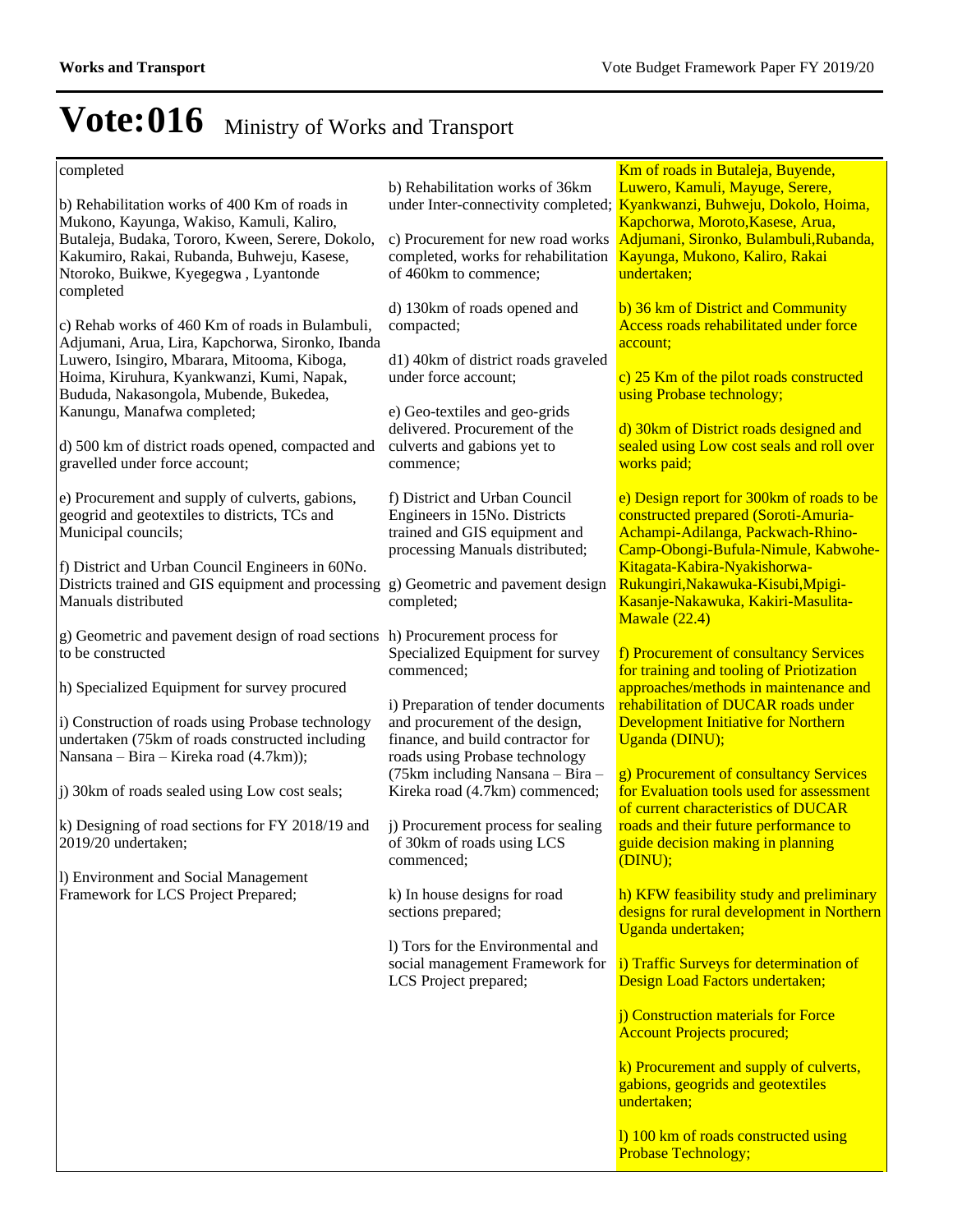$\overline{\phantom{a}}$ 

|                                                                            |        |                                                                                   | m) Design of 400km of District and<br><b>Community Access Roads under Force</b><br><b>Account undertaken;</b> |
|----------------------------------------------------------------------------|--------|-----------------------------------------------------------------------------------|---------------------------------------------------------------------------------------------------------------|
| <b>Total Output Cost(Ushs</b><br>Thousand):                                | 80.715 | 14.723                                                                            | 75.297                                                                                                        |
| Gou Dev't:                                                                 | 80.715 | 14.723                                                                            | 75.297                                                                                                        |
| Ext Fin:                                                                   | 0.000  | 0.000                                                                             | 0.000                                                                                                         |
| A.I.A:                                                                     | 0.000  | 0.000                                                                             | 0.000                                                                                                         |
| <b>Output: 75 Purchase of Motor Vehicles and Other Transport Equipment</b> |        |                                                                                   |                                                                                                               |
| a) 16 No. Double Cabin Pickups procured;                                   |        | a) Procurement process for 9 No.<br>Double Cabin Pickups commenced; Force Account | a) 1No. Station Wagon procured under                                                                          |
| b) 3No. Motor cycles procured                                              |        | b) Procurement process for 3No.<br>Motor cycles commenced;                        | b) 4No. Pickup vehicles procured under<br><b>Force Account</b>                                                |
|                                                                            |        |                                                                                   | c) 1No. Pickup vehicle for District Road<br><b>Database Unit</b>                                              |
|                                                                            |        |                                                                                   | d) 1No. Pickup for Survey Section<br>procured                                                                 |
|                                                                            |        |                                                                                   | e) 1No. Pickup vehicle for supervision of<br>projects carried out under Probase<br>Technology                 |
| <b>Total Output Cost(Ushs</b><br>Thousand):                                | 3.295  | 0.000                                                                             | 1.630                                                                                                         |
| Gou Dev't:                                                                 | 3.295  | 0.000                                                                             | 1.630                                                                                                         |
| Ext Fin:                                                                   | 0.000  | 0.000                                                                             | 0.000                                                                                                         |
| A.I.A:                                                                     | 0.000  | 0.000                                                                             | 0.000                                                                                                         |
| Programme: 05 Mechanical Engineering Services                              |        |                                                                                   |                                                                                                               |
| Project : 1405 Rehabilitation of Regional Mechanical Workshops             |        |                                                                                   |                                                                                                               |
| Output: 72 Government Buildings and Administrative Infrastructure          |        |                                                                                   |                                                                                                               |
| a) Gulu Regional Mechanical Workshop parking<br>yard paved;                |        | a) Paving of Gulu RMWS parking<br>yard completed;                                 | a) Land for a road equipment training<br>center acquired;                                                     |
| b) Mbarara Regional Mechanical Workshop yard<br>paved;                     |        | b) Paving of Mbarara RMWS yard<br>completed;                                      | b) Defects Liability period paving works<br>for Mbarara Regional Mechanical<br>completed;                     |
| c) 2 No. Zonal Centers established;                                        |        | $c)$ -                                                                            | c) Defects Liability period paving works<br>for Gulu regional Mechanical Workshop<br>yard completed;          |
| <b>Total Output Cost(Ushs</b><br>Thousand):                                | 3.030  | 0.553                                                                             | 1.200                                                                                                         |
| Gou Dev't:                                                                 | 3.030  | 0.553                                                                             | 1.200                                                                                                         |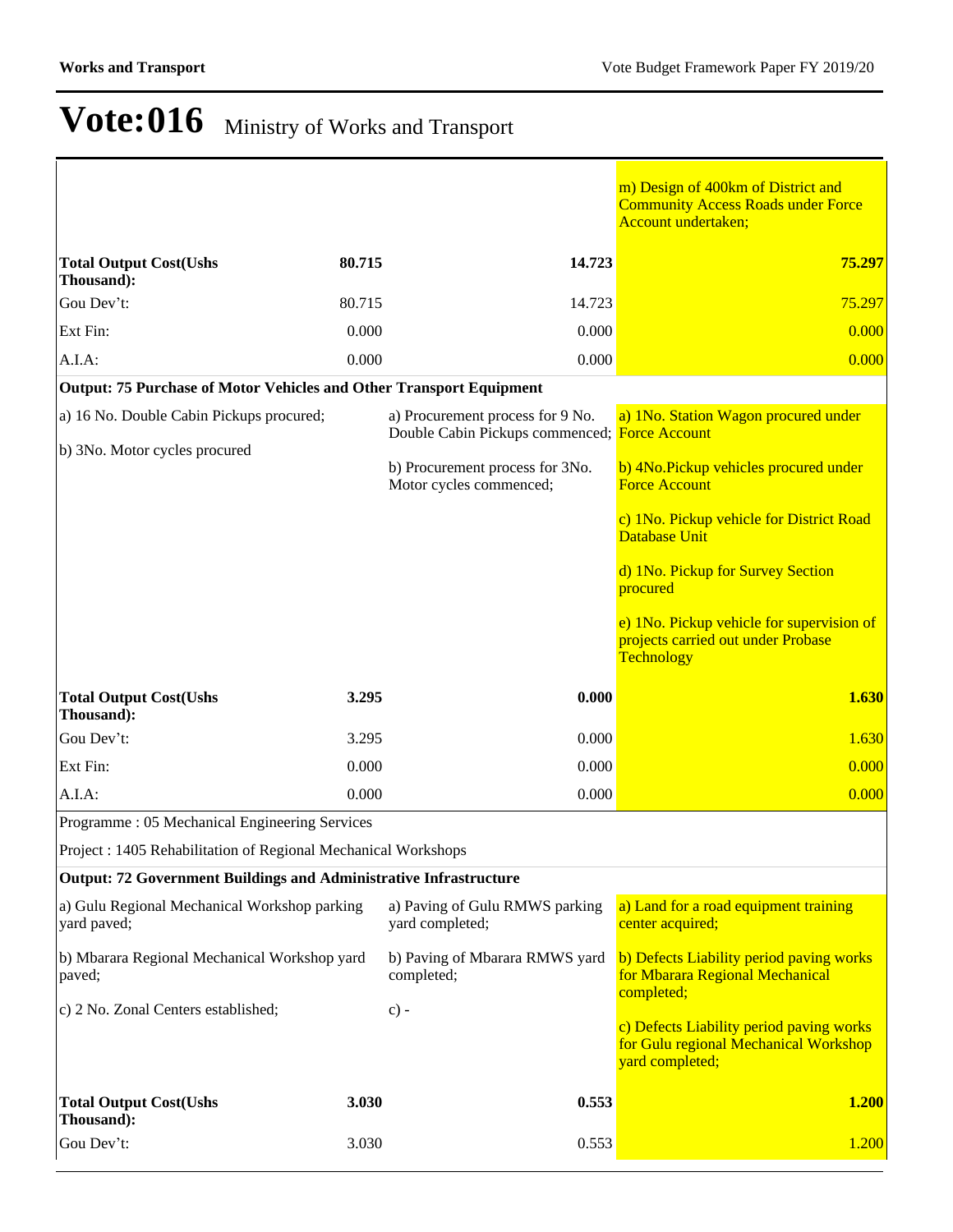| Ext Fin:                                                                                                                                                                                                                                                                                     | 0.000 | 0.000                                                                                                                                                                   | 0.000                                                                                                                                                                                                                             |  |
|----------------------------------------------------------------------------------------------------------------------------------------------------------------------------------------------------------------------------------------------------------------------------------------------|-------|-------------------------------------------------------------------------------------------------------------------------------------------------------------------------|-----------------------------------------------------------------------------------------------------------------------------------------------------------------------------------------------------------------------------------|--|
| A.I.A:                                                                                                                                                                                                                                                                                       | 0.000 | 0.000                                                                                                                                                                   | 0.000                                                                                                                                                                                                                             |  |
| Output: 75 Purchase of Motor Vehicles and Other Transport Equipment                                                                                                                                                                                                                          |       |                                                                                                                                                                         |                                                                                                                                                                                                                                   |  |
| a) $1$ No. D/C $p$ /up supervision vehicle procured.                                                                                                                                                                                                                                         |       | pickup supervision vehicle<br>awarded;                                                                                                                                  | a) Contract for supply of 1 No. D/C $\alpha$ ) 1 No motor boat for Lake Bunyonyi<br>procured;<br>$\frac{b}{4}$ No. 4WD D/C pickup vehicles for<br>supervision activities at the Regional<br><b>Mechanical Workshops procured;</b> |  |
| <b>Total Output Cost(Ushs</b><br>Thousand):                                                                                                                                                                                                                                                  | 0.150 | 0.000                                                                                                                                                                   | 2.000                                                                                                                                                                                                                             |  |
| Gou Dev't:                                                                                                                                                                                                                                                                                   | 0.150 | 0.000                                                                                                                                                                   | 2.000                                                                                                                                                                                                                             |  |
| Ext Fin:                                                                                                                                                                                                                                                                                     | 0.000 | 0.000                                                                                                                                                                   | 0.000                                                                                                                                                                                                                             |  |
| A.I.A:                                                                                                                                                                                                                                                                                       | 0.000 | 0.000                                                                                                                                                                   | 0.000                                                                                                                                                                                                                             |  |
| Programme: 49 Policy, Planning and Support Services                                                                                                                                                                                                                                          |       |                                                                                                                                                                         |                                                                                                                                                                                                                                   |  |
| Project : 1105 Strengthening Sector Coord, Planning & ICT                                                                                                                                                                                                                                    |       |                                                                                                                                                                         |                                                                                                                                                                                                                                   |  |
| Output: 76 Purchase of Office and ICT Equipment, including Software                                                                                                                                                                                                                          |       |                                                                                                                                                                         |                                                                                                                                                                                                                                   |  |
| a) ICT Infrastructure (LAN/WAN,<br>Servers, Computers and Printers and Other ICT<br>Equipment and Software) procured and maintained, ICT Equipment maintained;<br>and VoIP installed in all offices in the Ministry.<br>b) CCTV Cameras (Phase I) for the Ministry<br>procured and installed |       | a) ICT Infrastructure (LAN/WAN,<br>Computers and Printers and Other<br>b) ToR for for procuring and<br>installing CCTV Cameras (Phase I)<br>for the Ministry developed; | a) IT Equipment and software for the<br>Road Crash Data Base installed;<br>b) Computers and related accessories<br>procured;<br>c) 1No. supervision vehicle procured;                                                             |  |
| c) 03No. vehicles procured (LVTP supervision,<br>Sector Coordination and Ministry Public Relations) commenced;                                                                                                                                                                               |       | c) Procurement of motor vehicles                                                                                                                                        |                                                                                                                                                                                                                                   |  |
| <b>Total Output Cost(Ushs</b><br>Thousand):                                                                                                                                                                                                                                                  | 0.780 | 0.034                                                                                                                                                                   | 2.214                                                                                                                                                                                                                             |  |
| Gou Dev't:                                                                                                                                                                                                                                                                                   | 0.780 | 0.034                                                                                                                                                                   | 2.214                                                                                                                                                                                                                             |  |
| Ext Fin:                                                                                                                                                                                                                                                                                     | 0.000 | 0.000                                                                                                                                                                   | 0.000                                                                                                                                                                                                                             |  |
| A.I.A:                                                                                                                                                                                                                                                                                       | 0.000 | 0.000                                                                                                                                                                   | 0.000                                                                                                                                                                                                                             |  |

# *V5: VOTE CHALLENGES FOR 2019/20 AND ADDITIONAL FUNDING REQUESTS*

## **Vote Challenges for FY 2019/20**

1) Inadequate budget for development projects (e.g. SGR, Rehab of meter gauge, Bukasa port, Upcountry Aerodromes and OSBPs)

2) Inadequate budget for DUCAR maintenance and rehabilitation leading to continuous accumulation of backlog

3) Under funding of Road Safety activities leading to high rate of road accidents and fatalities

4) Increased levels of traffic congestion within Greater Kampala Metropolitan Area due to poor traffic management practices.

5) Inadequate staffing due to inadequate wage bill and staff turnover-many technical positions are vacant.

6) Inadequate capacity to implement and monitor environment, climate change, gender and equity related activities as well as monitor for compliance

## **Table V5.1: Additional Funding Requests**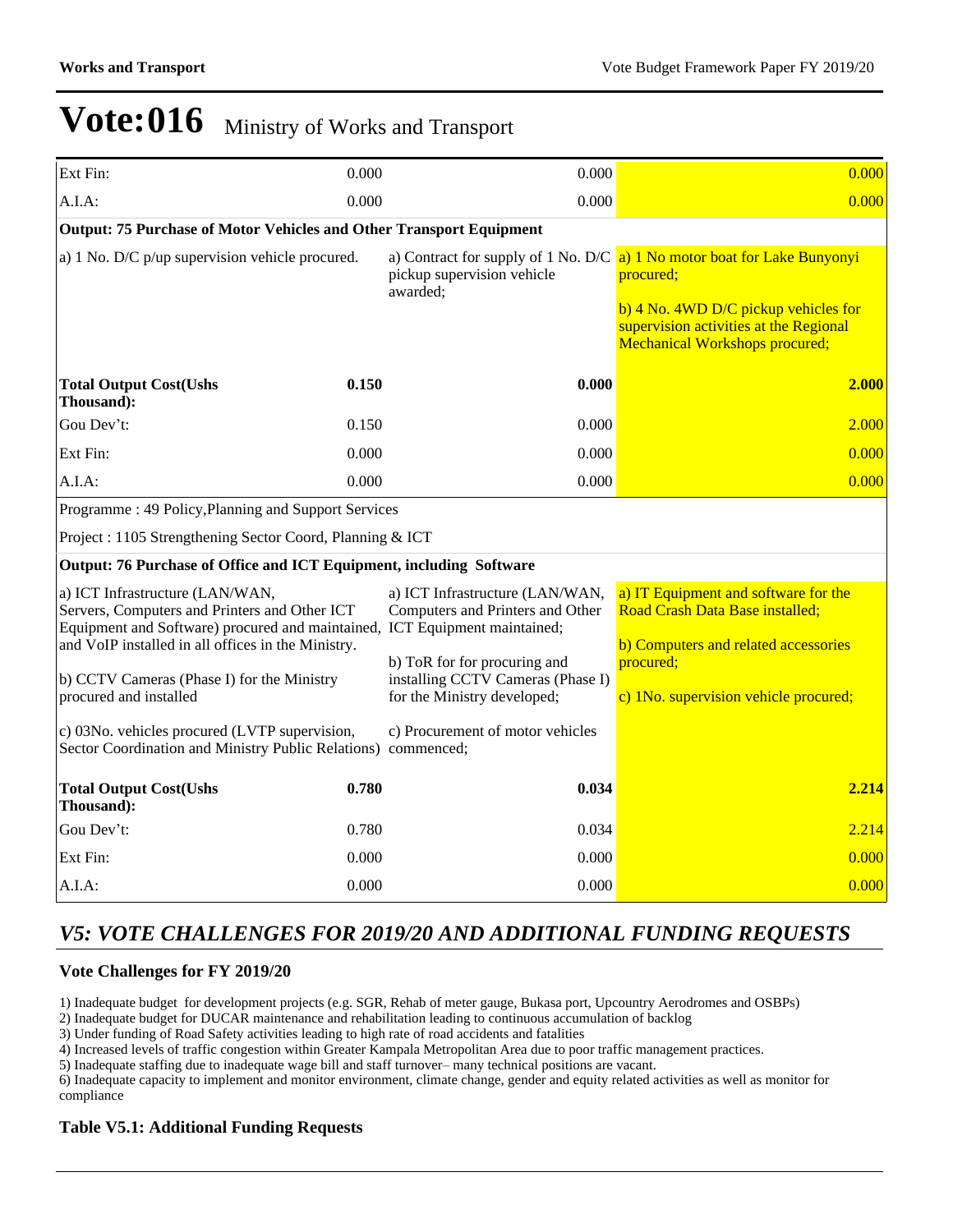| Additional requirements for funding and outputs in 2019/20                          | Justification of requirement for additional outputs and<br>funding                                                                                                                                                                                                                                                                                                                                                                                                   |
|-------------------------------------------------------------------------------------|----------------------------------------------------------------------------------------------------------------------------------------------------------------------------------------------------------------------------------------------------------------------------------------------------------------------------------------------------------------------------------------------------------------------------------------------------------------------|
| Vote: 016 Ministry of Works and Transport                                           |                                                                                                                                                                                                                                                                                                                                                                                                                                                                      |
| <b>Programme: 01 Transport Regulation</b>                                           |                                                                                                                                                                                                                                                                                                                                                                                                                                                                      |
| OutPut : 04 Air Transport Programmes coordinated and Monitored                      |                                                                                                                                                                                                                                                                                                                                                                                                                                                                      |
| Funding requirement UShs Bn: 62.000                                                 | Improving transport safety - Implementation of Road Safety<br>activities (7.5bn); Construction of the One Stop Centre for<br>vehicle and driver registration and licensing (8bn); and<br>Establishment of the new motor vehicle registration system<br>(47bn). The Ministry has submitted a concept paper to<br>MoFPED on the use of the funds collected from permit and<br>licence fees in form of Appropriation in Aid (AIA) to finance<br>road safety activities. |
| OutPut: 07 Safety of navigation programs coordinated and monitored                  |                                                                                                                                                                                                                                                                                                                                                                                                                                                                      |
| Funding requirement UShs Bn: 9.500                                                  | Improving transport safety - Establishment of a Maritime<br>Training Institute at Busitema University (4bn); Census of<br>Inland Water Vessels(5.5bn)                                                                                                                                                                                                                                                                                                                |
| <b>Programme: 02 Transport Services and Infrastructure</b>                          |                                                                                                                                                                                                                                                                                                                                                                                                                                                                      |
| OutPut: 52 Rehabilitation of Upcountry Aerodromes (CAA)                             |                                                                                                                                                                                                                                                                                                                                                                                                                                                                      |
| Funding requirement UShs Bn: 29.500                                                 | Development of Air Transport sub-sector and the Tourism<br>Sector - Management/ Supervision of Kabaale Airport<br>(13bn); Revitalization of Soroti Flying School (6.5);<br>Development of upcountry airports (10bn)                                                                                                                                                                                                                                                  |
| OutPut: 54 Development of Standard Gauge Railway Infrastructure                     |                                                                                                                                                                                                                                                                                                                                                                                                                                                                      |
| Funding requirement UShs Bn: 603.000                                                | Developing adequate, reliable and efficient multi modal<br>transport network in the country - Development of SGR (land<br>acquisition - 550bn); counterpart funding for Rehab of<br>Tororo-Gulu railway (13bn); Rehabilitation of Mv Pamba<br>(20bn); Rehabilitation of locomotives, wagons and spot<br>repairs (20bn)                                                                                                                                               |
| OutPut: 71 Acquisition of Land by Government                                        |                                                                                                                                                                                                                                                                                                                                                                                                                                                                      |
| Funding requirement UShs Bn: 20.000                                                 | Developing adequate, reliable and efficient multi modal<br>transport network in the country - Development of Bukasa<br>Port (land acquisition)                                                                                                                                                                                                                                                                                                                       |
| <b>OutPut: 83 Border Post Reahabilitation/Construction</b>                          |                                                                                                                                                                                                                                                                                                                                                                                                                                                                      |
| Funding requirement UShs Bn: 9.000                                                  | Reduce delays in cross border clearance of goods and people<br>resulting into reduction in transit times and transport costs -<br>Construction of Katuna One Stop Border Post - Phase 2 (9bn)                                                                                                                                                                                                                                                                        |
| <b>Programme: 03 Construction Standards and Quality Assurance</b>                   |                                                                                                                                                                                                                                                                                                                                                                                                                                                                      |
| OutPut: 03 Monitoring Compliance of Construction Standards and undertaking Research |                                                                                                                                                                                                                                                                                                                                                                                                                                                                      |
| Funding requirement UShs Bn: 11.000                                                 | Development of the National Construction Industry -<br>Compliance monitoring of construction sites to building<br>regulations and standards and assessment of buildings for<br>earthquake resistance (3bn); Strengthening of Materials<br>laboratories, Materials Research and Training (7bn);<br>Operations of the National Building Review Board (1bn)                                                                                                             |
| OutPut: 52 Support to MELTC                                                         |                                                                                                                                                                                                                                                                                                                                                                                                                                                                      |